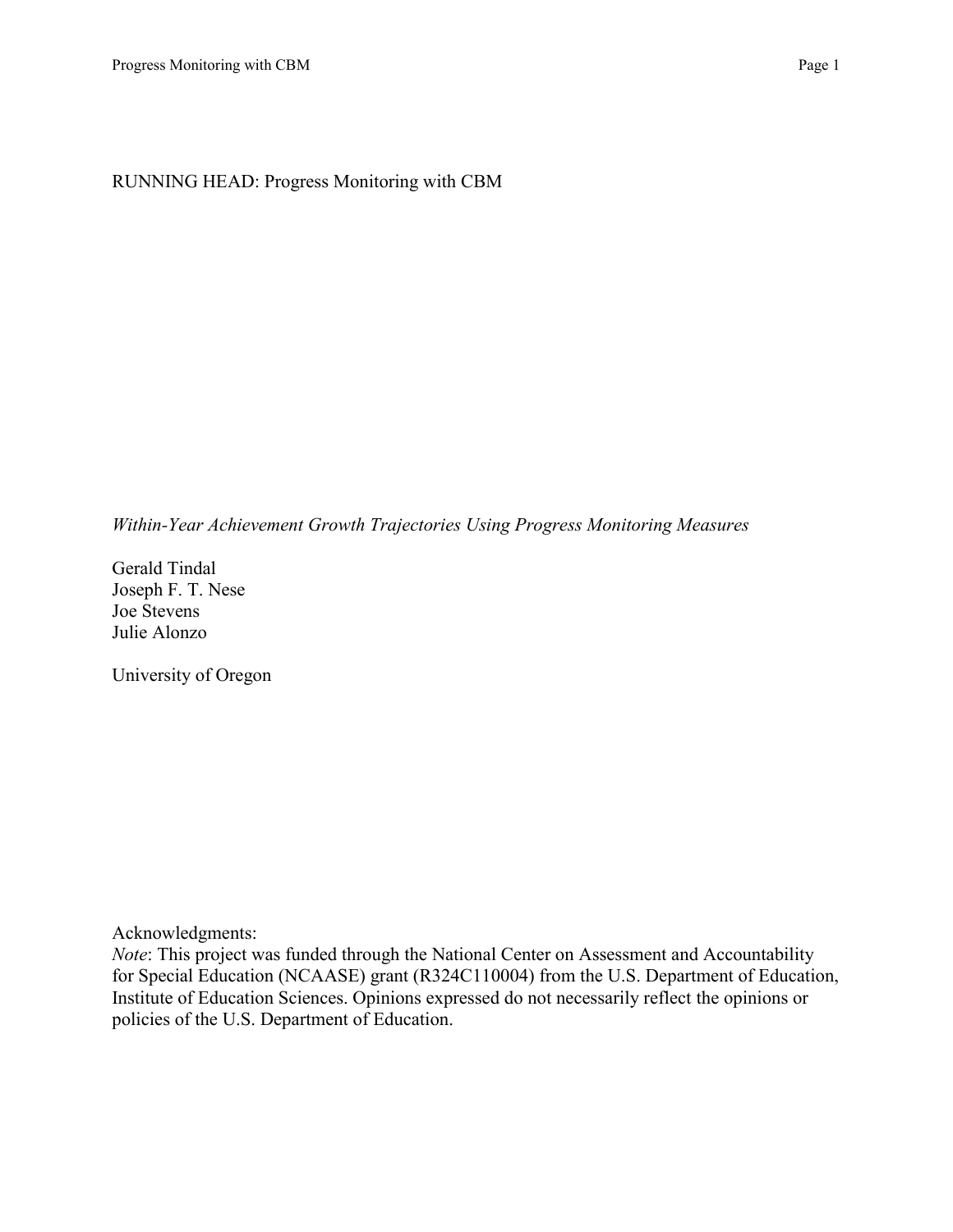### Abstract

For 30 years, researchers have investigated various properties of oral reading fluency documenting content- and criterion-related evidence supporting its use as a measure of performance. Another line of research has addressed its adequacy as a measure of growth. Although the average weekly growth has generally been consistent, little research has been done with formative measures used in school contexts and in relation to either measurement conditions or student characteristics. We use a two-level hierarchical linear model to document at level-1 the effects of time and at level-2, the effects of measurement conditions (grade level of the measure used to monitor progress and the number of progress measures administered) and student characteristics (sex, special education services, race-ethnicity, and English language learner status). For students in three grades, we found considerable consistency in the effects from the number of assessments administered and for students receiving special education services.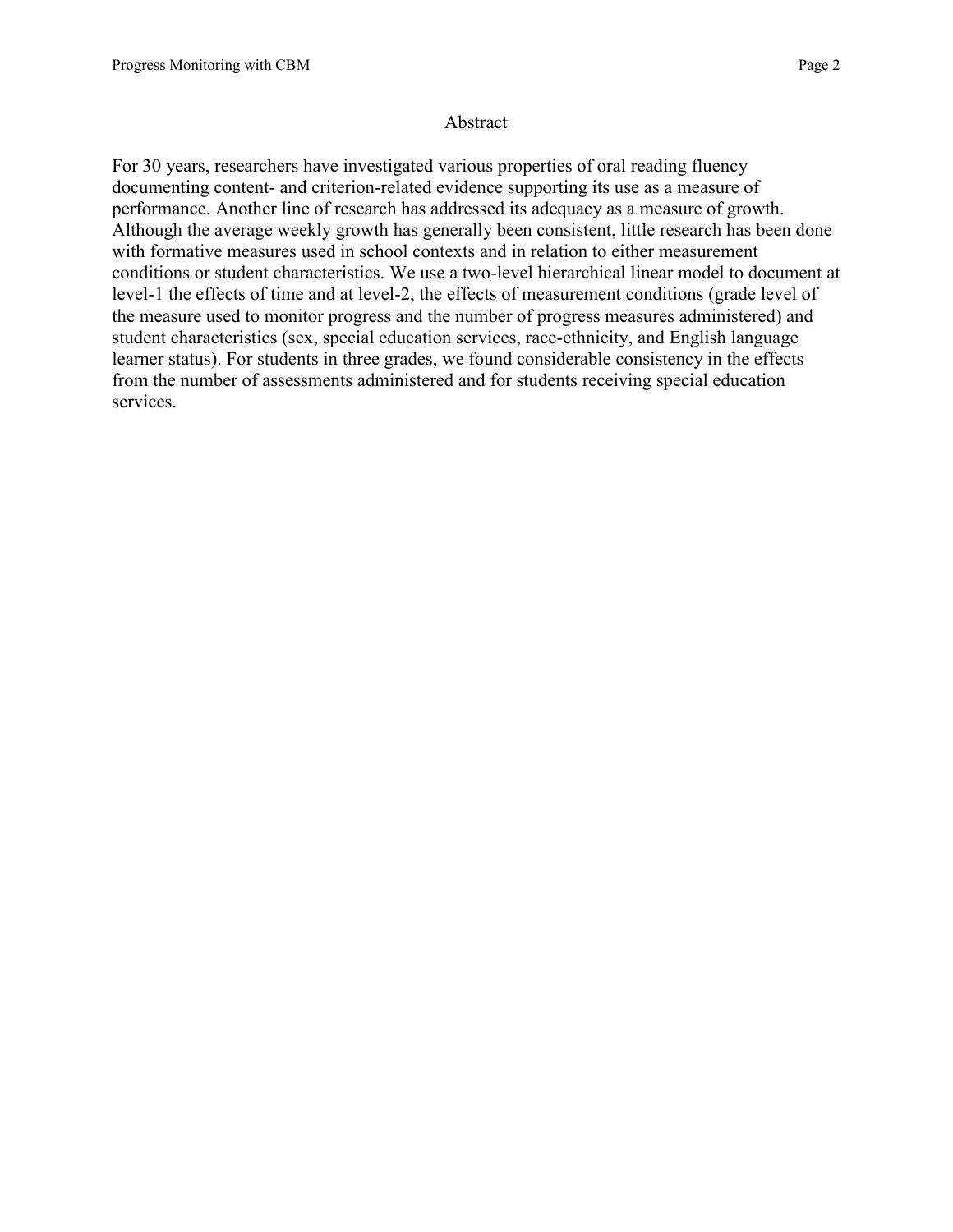This paper is a follow up to the paper presented by Tindal and Nese (2012) (Tindal  $\&$ Nese)(Tindal & Nese)(Tindal & Nese)(Tindal & Nese)(Tindal & Nese)(Tindal & Nese)in which the same type of analysis was conducted with easyCBM data from Grade 4 students. Three changes are reflected in the current paper.

- 1. The sampling plan in the current study is more restrictive in selecting only students with the first progress measurement in September and at least seven progress measures administered throughout the year in the same grade level (either on grade or one grade below). Therefore, the results differ slightly for fourth grade students. In addition, students in Grades 3 and 5 also were sampled using this same set of requirements.
- 2. The literature sampled on oral reading fluency (ORF) is considerably expanded beyond the eight studies included in the previous paper, with seven more studies summarized in the table. In addition, literature on relevant student characteristics is added to this paper, including the over representation of students of color, males, and English language learners in special education.
- 3. We more clearly describe models for testing growth in this paper but do not report a nonlinear model as the quadratic model resulted in non-significant *p*-values for slope in the final estimation of fixed effects in grades 3 and 4.

# **The Early Research on Oral Reading Fluency Growth**

In a number of early studies (1980s and 1990s), growth in oral reading fluency was typically documented as pre-post differences obtained under varying (treatment) conditions. For example, in an experimental study conducted from November to May, = two groups of teachers were compared: (a) systematic IEP goal monitoring (changing ineffective programs every 7-10 measurement points) and (b) IEP monitoring as teachers wished [\(L. Fuchs, Deno, & Mirkin,](#page-11-0)  [1984\)](#page-11-0). At the end of the study a pre-post comparison was made on fluency with 1 word correct per minute (wcpm) increase over 28 weeks obtained with systematic IEP monitoring. In another experimental study with students assigned to one of three conditions (explicit teaching, explicit teaching and peer tutoring, and a control condition); improvement over 15 weeks was 2.6 wcpm, 4.4 wcpm, and 2.4 wcpm, respectively [\(Simmons, Fuchs, Fuchs, Mathes, & Pate,](#page-12-0)  [1995\)](#page-12-0).[\(Simmons et al., 1995\)](#page-12-0) In an experimental study (comparing peer assisted learning strategies [PALS] with no PALS), [D. Fuchs, Fuchs, Mathes, and Simmons \(1997a\)](#page-11-1) documented reading fluency changes over 15 weeks for students with learning disabilities compared with low performing and average achieving students. They reported that with PALS, these groups showed improvements of 51 wcpm, 47 wcpm, and 60 wcpm, respectively. These rates of improvement were considerably less without PALS (28 wcpm, 40 wcpm, and 37 wcpm, repectively). In another study of PALS, the gains in oral reading fluency were considerably less per week, averaging .56 wcpm (Fuchs, Fuchs, Mathes, & Simmons, 1987), which is considerably lower than previously cited expectations of 2.10 wcpm (Fuchs, Fuchs, Hamlett, & Ferguson, 1992).

In all later, studies, slope is calculated not as pre-post differences but as a weekly slope of improvement obtained by multiplying calendar days by seven, thus providing average weekly increase across the school year. In the first study to document typical growth, "seven generic passages were used" (p. 31) to answer the question of 'how much growth can we expect' (Fuchs,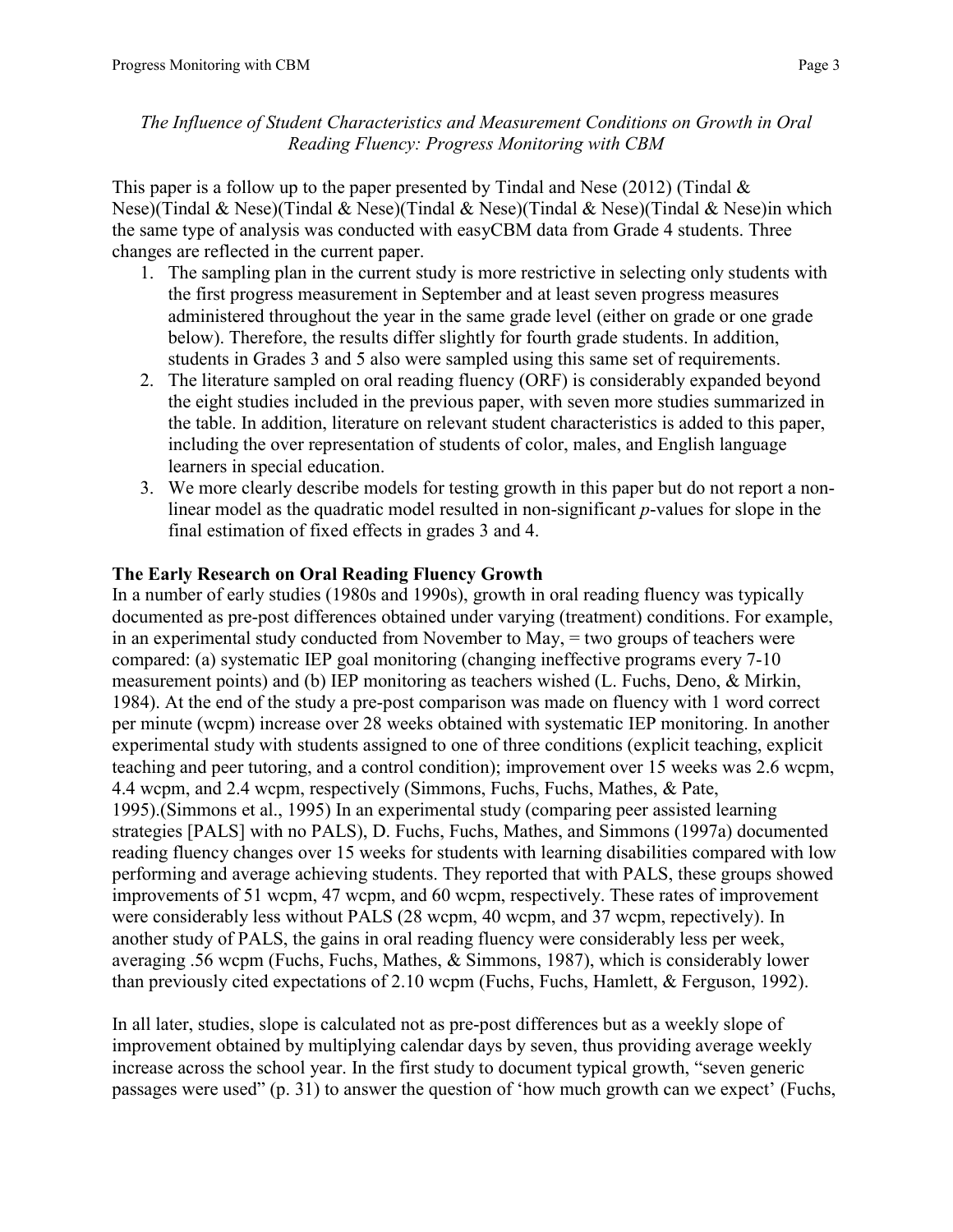et al., 1993)? Results were analyzed by grade level using ordinary least squares (OLS) regression. The lowest amount of growth was in Grade 6 (with .32 wcpm per week) and the greatest amount was in Grade 1 (with 2.10 wcpm per week). Even though the sample sizes were small in each grade (ranging from 16 to 25), the idea was important and set the stage for others to follow (Fuchs, et al., 1993).

In a similar study eight years after the first one, Deno et al. (2001) reported growth on oral reading fluency in an effort to establish growth standards. They provided slopes at various levels of intercept for both general and special education students. Average growth was consistently higher at the lower levels of intercept and consistently different between general and special education students. While general education students had on average above 1.0 wcpm (and up to 1.91 in Grade 1), special education students were half that with the highest growth .76 wcpm in Grade 1.

# **Recent Research on Oral Reading Fluency Growth**

Given the ubiquity of ORF as a screener, it is important to use these data for defining expectations on growth throughout the year. In a study by Ardoin and Christ (2008), DIBELS passages were adminstered to second grade students. They correlated performance across the three time periods (fall, winter, and spring), and using difference scores (between fall and winter versus winter and spring) conducted significance tests to determine if growth was consistent. They reported more growth in the first trimester than the second trimester. For this group of second grade students, weekly growth was consistently above 1 wcpm per week from fall to winter and less than 1 wcpm per week from winter to spring; these differences were significant. In a slight refinement of methodology, Christ, Silberglitt, Yeo, and Cormier (2010) studied 'seasonal' effects (fall-winter-spring benchmarks) for students in Grades 2-6 in both general and special education. Rather than difference scores, they used both linear and piecewise models to ascertain whether this growth was consistent. They reported that the "piecewise model fit significantly better than the linear model" (p. 453) with much less growth occurring in the second semester. For Graney, Missall, Martinez, & Bergstrom (2009), the focus was on growth for benchmark measures using AIMSweb passages (fall-winter-spring) for both general and special education students in Grades 3-5. Their intervals were unequal so corrections were made to make the semesters comparable. They used a "3 (grade level) by 2 (time) repeated measures ANOVA [and] demonstrated a significant interaction between grade level and time in Year 1, *F*(2, 439)=3.72, p<.05. Growth rates for third grade students increased negligibly from the first to the second half of the year, whereas the fourth and fifth grade students' growth increased substantially" (p. 132). No such significant interaction appeared in Year 2, although a main effect for benchmark periods was significant. They also reported "students in general education demonstrating higher rates of growth than their counterparts in special education" (p. 135). Finally, Nese, Biancarosa, Anderson, Lai, Alonzo and Tindal (2012) reported nonlinear slopes (with more growth from fall to winter than from winter to spring) but also more growth in the early grades over later grades.

Three studies have been published that have investigated growth in ORF in a very proximal manner (over weeks rather than the course of the year) and in relation to other variables. Although the purpose of the research by [Jenkins, Zumeta, and Dupree \(2005\)](#page-12-1) was on passage comparability, they raised a critical issue when interpreting growth: "Participants demonstrated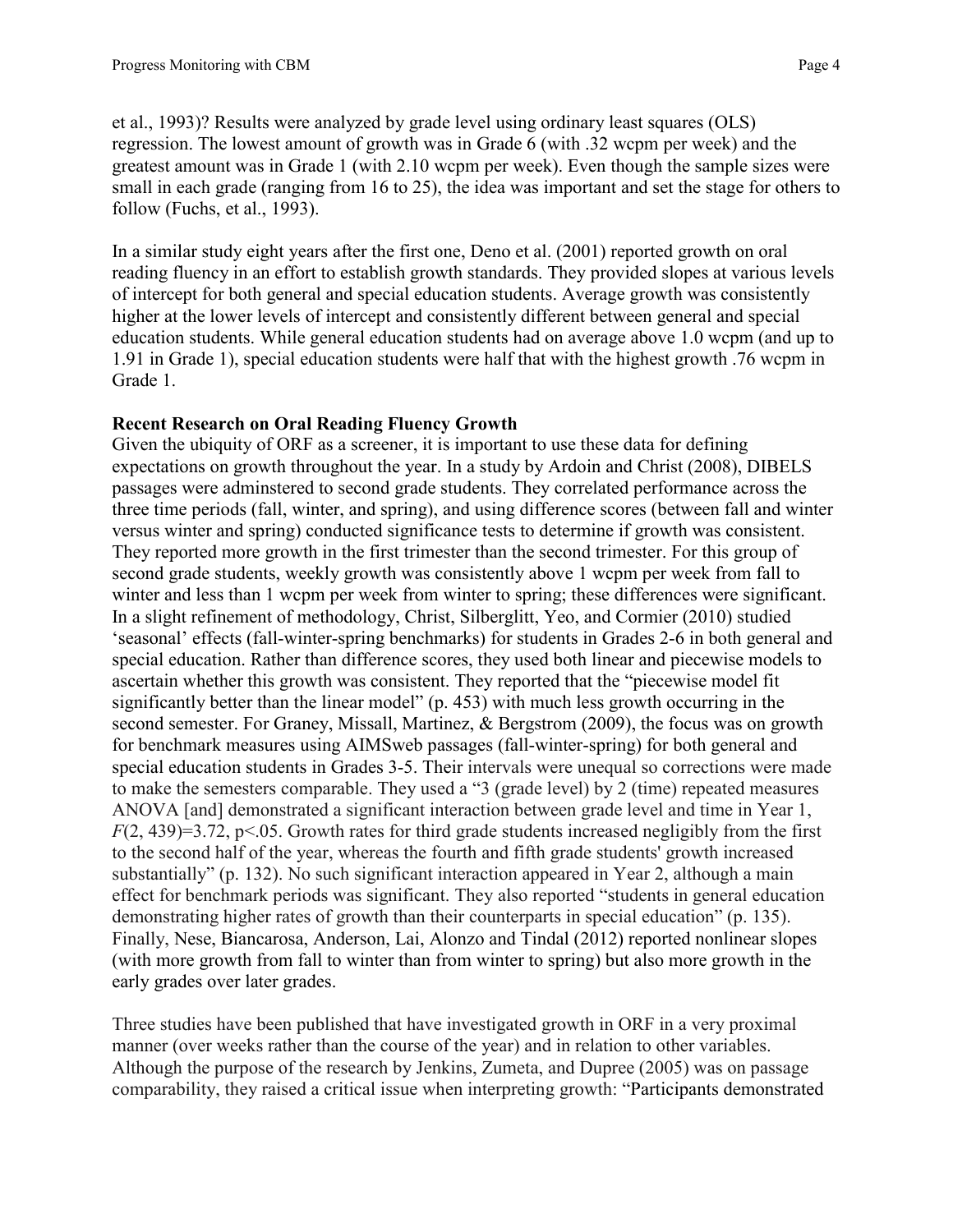PRF gains of just over 1 wcpm per week, whether calculated for the 5- or 10-week testing intervals. Gains did not differ significantly between same and different passages for either interval (p. 251). An important caveat, however, was that this gain was only about twice that of the standard error (6-8 wcpm). The study by Jenkins and Terjesen (2011) addressed goal ambitiousness, monitoring frequency, and method of evaluation. Most importantly for purposes of our current study, "across 8 weeks of monitoring, the sample registered a mean growth slope between 1.48 and 1.67 WRC per week, depending on whether only baseline and week 8 scores or all scores were used in the slope calculation" (p. 33). They also reported significant effects from the use of ambitious goals (in the number of changes to instruction) and an interaction with frequency of monitoring and evaluation method (with slope generating more changes in instruction than data points below the slope). Finally, [Jenkins, Graff, and Miglioretti \(2009\)](#page-11-2) "compared slopes generated from five distinct progress monitoring schedules: one passage every week (weekly); two passages every 2 weeks; three passages every 3 weeks; four passages every 4 weeks; and first/last weeks only" (p. 155). Using the 'true' slope obtained from the full complement of 29 passages, they reported mean growth of 1.09 wcpm. The correlations of all monitoring schemes were generally high when more than one baseline and more than one monitoring probe, and all of the five monitoring schemes were comparable to the true slope. Interestingly, every 3 weeks and first-last week probes most closely approximated slope.

*Documenting student characteristics in oral reading fluency growth.* Most of the research on oral reading fluency growth has not considered student demographics in their analysis [\(Ardoin &](#page-11-3)  [Christ, 2008;](#page-11-3) [L. Fuchs, Fuchs, Hamlett, Walz, & Germann, 1993;](#page-11-4) [Jenkins et al., 2009;](#page-11-2) [Jenkins &](#page-11-5)  [Terjeson, 2011;](#page-11-5) [Jenkins et al., 2005\)](#page-12-1). Three studies have been completed in which students receiving special education services have been compared with those in general education [\(Christ,](#page-11-6)  [2006;](#page-11-6) [Deno, Fuchs, Marston, & Shin, 2001;](#page-11-7) [Graney, Missall, Martinez, & Bergstrom, 2009\)](#page-11-8). The only study to analyze performance and progress with respect to student characteristics was published by Nese et al. (2012) who reported differences at the beginning of the year with higher performance for female students (4 more wcpm than males), lower performance for students eligible for free and reduced-price lunch (11 wcpm less), lower performance for students with diabilities (37 wcpm less), and lower performance for limited English proficient students (20 wcpm less). Slope was not different among these groups except for students with disabilities who improved from fall to winter by about 4 wcpm less than general education students.

Yet, it is commonly documented that special education is rife with problems of overrepresentation of various groups of students, particularly *students of color*. For example, "the disproportionate representation of minority students is among the most critical and enduring problems in the field of special education" [\(Skiba et al., 2008, p. 264\)](#page-12-2). Beginning with *Brown v. Board of Education (1954),* continuing with *Larry P. v. Riles (1972),* and now most recently with the Office of Civil Rights (OCR) from the 1980s to the present, disproportionality has been highlighted as problematic. Indeed, the problem is so significant that the reauthorization of IDEA (2004) requires states to "monitor disproportionate representation by race or ethnicity in disability categories and special education placements and require the review of local policies, practices, and procedures when disproportionate representation is found" (p. 266).

Typically, African American students are more than twice as likely to be identified with mental retardation than are actually present in the population and this finding has been consistent over time; furthermore, this overrepresentation tends to occur more in restrictive than in non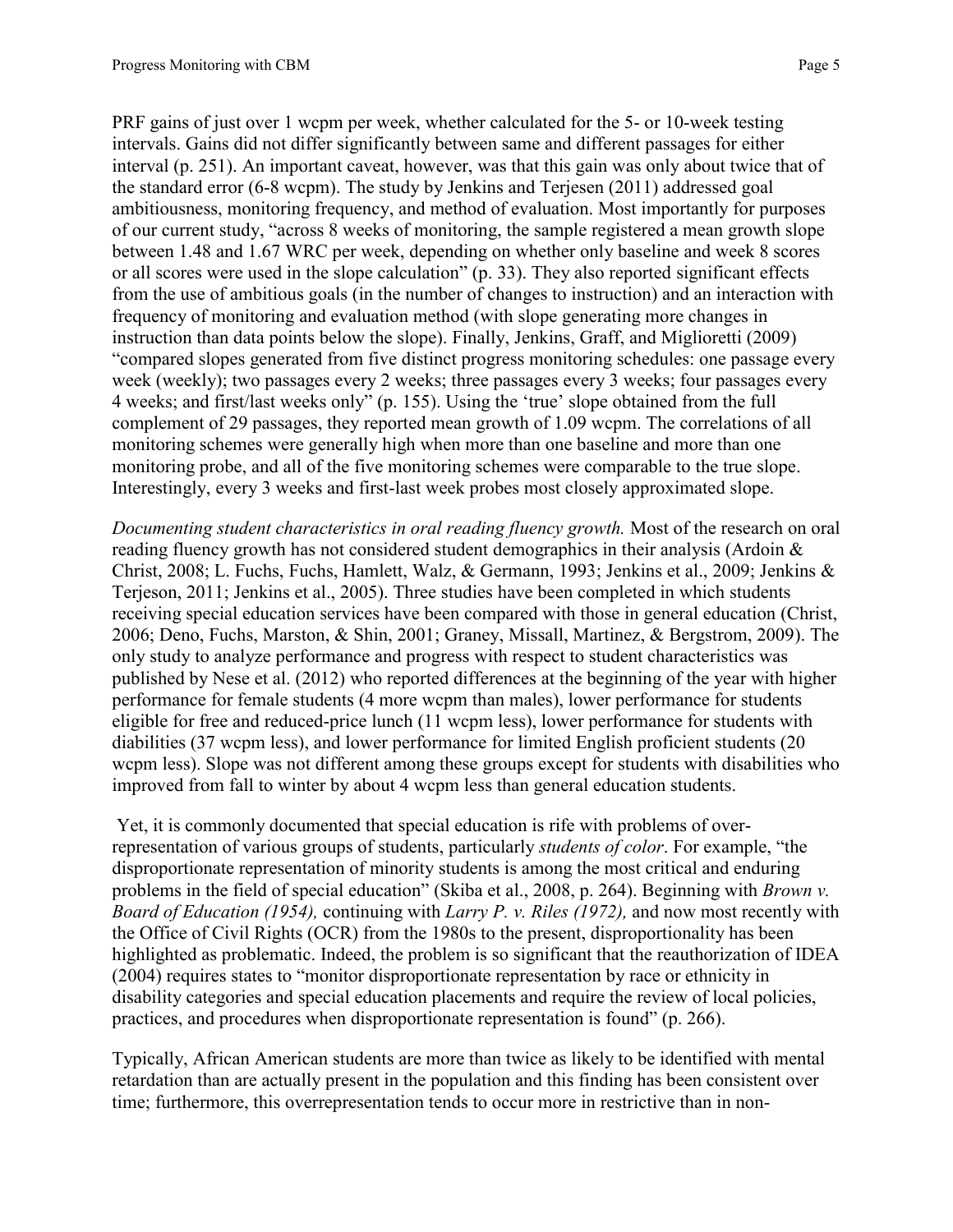restrictive settings (Skiba et al., 2009). According to [\(Vallas, 2009\)](#page-12-3) Vallas (2009), African Americans represent 15% of the student-age population but 20% of students with disabilities. In the most recent (30th) *Annual Report to Congress* [\(Office of Special Education and Rehabilitative](#page-12-4)  [Services, 2011\)](#page-12-4), the largest group of students (ages 6 through 21) identified with Intellectual Disabilities were Black (nearly 14%) while all other races were around 7% (*N.B.* These data were collected in Fall 2006). "In 2006, the percentage of the population ages 6 through 21 served under *IDEA*, *Part B,* varied by race/ethnicity. The percentage served (i.e., risk index) was largest for American Indian/Alaska Native students (13.86 percent), followed by Black (not Hispanic) students (12.22 percent), White (not Hispanic) students (8.52 percent), Hispanic students (8.41 percent) and Asian/Pacific Islander students (4.66 percent)" (p. 52). Furthermore, two subgroups had quite high-risk ratios (likelihood of being served under IDEA, Part B): American Indian/Alaska Native students were 1.56 times more likely and Black (not Hispanic) students were 1.46 times more likely to be served in general; for intellectual disabilities, Blacks were 2.75 times more likely to be served and for emotional disturbance, 2.28 times more likely to be served. Clearly, the issue of race and identification with special needs still tends to reflect systematic variance. Generally, this outcome is viewed negatively but as Feldman (2011) [Feldman \(2011\)](#page-11-9) notes "disproportionality alone is not the only problem but may be one of other problems that involve the cause as well as the consequences of such overrepresentation" (p. 186). For example, causes may be psychometric (e.g., item writing), socio-demographic (e.g. poverty), or opportunity to learn [\(Skiba et al., 2008\)](#page-12-2).

Over-representation of *males* in special education also is prevalent and has been for many years. For example, [Zorigian and Job \(Oct. 12, 2012\)](#page-12-5) reported that in most disability categories, males are identified with a disability more than girls; in most categories, they are 2-4 times as likely with the exception of sensory impairments where the rates are only slightly higher. In 2003, males were more than twice as likely to be labeled with learning disabilities, more than three times as likely to be identified with emotional disturbance, and more than seven times as likely to be labeled with autism.

Finally, over-representation of *English language learners* in special education is present (sometimes conflating students in these two populations). [Artiles, Rueda, Salazar, and Higareda](#page-11-10)  [\(2005\)](#page-11-10), note that although "the proportion of ELLs receiving special education services in the [urban] target districts was comparable to the total student populations  $(7.6\%)$  a much greater proportion of secondary students received special education service (14.1%) than elementary students (5.3%)" (p. 287). They reported risk index data that was highest for white students with 11.2% placed in special education, followed by two language-based groups: 7.2% of English language learners and 6.8% English proficient learners. Again, they noted that the risk index was highest for ELLS in secondary grades. Essentially, ELLs are under-represented in special education grades in elementary schools and over-represented in secondary schools.

*Summary*. Most of the research on growth of oral reading fluency has tended to focus on benchmark tests within the year with measures given three times: In the fall, winter, and spring. The only exception is the research by Jenkins and colleagues who measured more frequently but within an overall shorter time period. None of the previous studies have drawn from progress monitoring data as operationalized by teachers in the field (using a convenience sample but in a naturalistic environment). Furthermore, the research has not been detailed in the analyses with respect to student characteristics. Though samples have been described in terms of student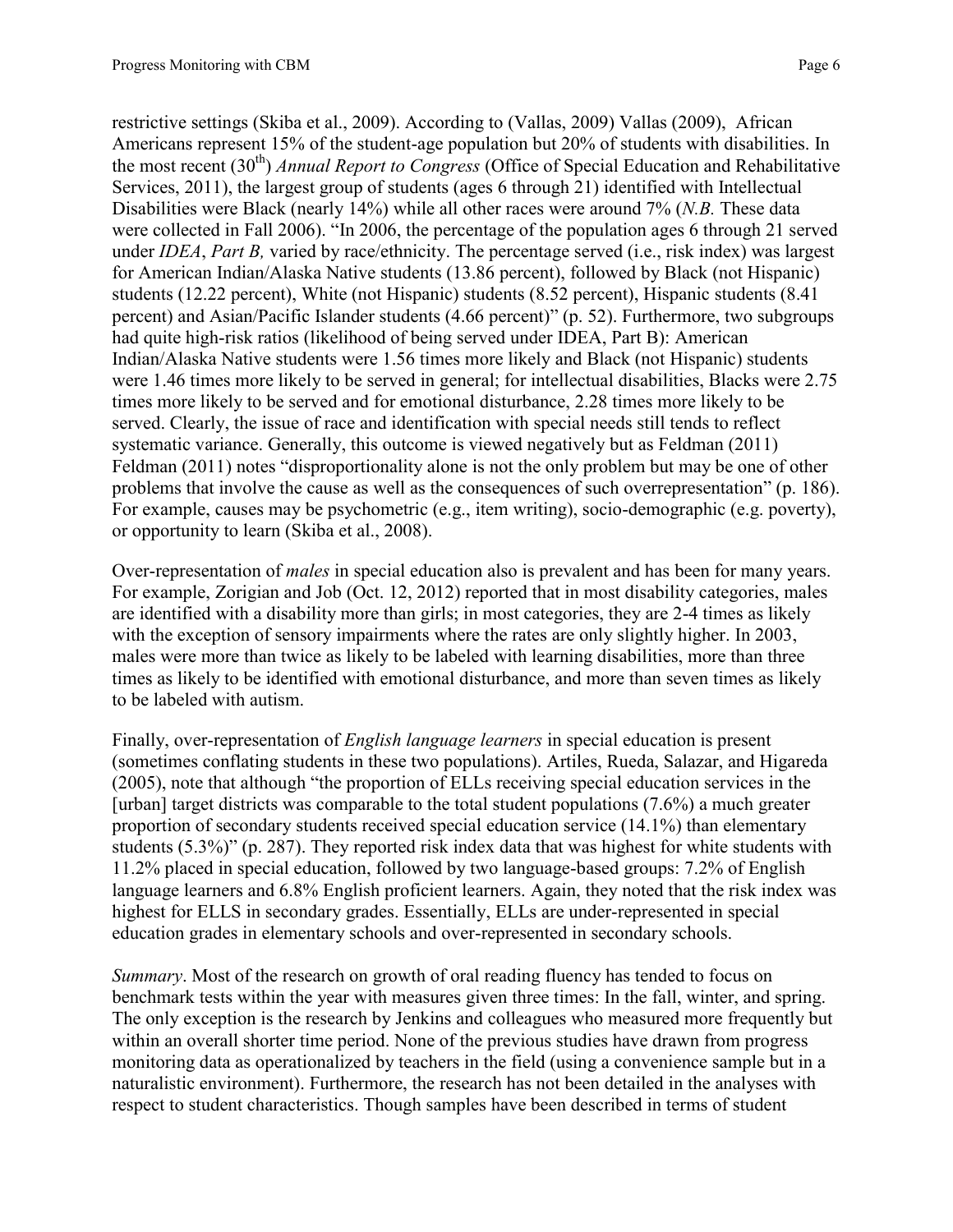$\overline{\phantom{a}}$ 

characteristics, they have not been incorporated into the analyses. Therefore, the purpose of this study is to take a sample of teachers who are progress monitoring students as part of their response-to-intervention and document the influence of time and student characteristics on intercept (beginning performance in the fall) and slope (change over time throughout the year as teachers monitor progress). See Table 1 for a summary of research on oral reading fluency growth.

## **Methods**

**Population and students sampled***.* Participants for the study included Grade 3-5 students in all districts using easyCBM at the end of the 2010-2011 school year. easyCBM is an assessment system that provides teachers and administrators performance and progress information on basic skills in reading and mathematics. In all, easyCBM district users in 2010-2011 included 24 grade three, 19 in grade four, and 21 in grade five.

In grade three, a total of 2,332 students were in the system taking progress measures; many of these students also had a performance assessment (fall, winter, or spring benchmark). Progress measure scores were deleted for five students as out of range. We removed -6 in score 1, -108 in score 3, -84 in score 3, 11107 in score 7, and 741 in score 10.

In grade four, 2,601 students were in the system taking progress measures; again, many of these students also had a performance assessment (fall, winter, or spring benchmark). One progress measure score was deleted as out of range. We removed 853 in score 5.

Finally, in grade five, there were 1,909 students taking progress measures. As in grades three and four, many of these students also had a performance assessment (fall, winter, or spring benchmark). One progress measure score was deleted as out of range. We removed -447 in score 6.

**Dependent measure** The measures used in this study consisted of only passage reading fluency  $(PRF)$ .<sup>1</sup> The easyCBM PRF measures used in this study have an extensive number of technical reports available at [http://brtprojects.org.](http://brtprojects.org/) When districts enroll in the system, a student roster is uploaded. Generally, districts require all students to take benchmark measures in the fall, winter, and spring, and then teachers use this system to select students at risk of failure. Teachers have the capacity to assign students into (reading) groups and select progress monitoring measures appropriate for the student's skill level. They are provided measures to download and administer in a standardized manner with the easyCBM web site providing training examples for administration and scoring of all reading measures. Once students are measured, teachers enter the data into the computer and the values are plotted in a time series graph. Teachers also have the option of introducing instructional programs into this time series by providing a label (that appears on the graph with a vertical line on the day of its introduction) and a description of it (accessible through a related report).

<sup>&</sup>lt;sup>1</sup> Passage reading fluency (PRF) here is used as a synonym for oral reading fluency (ORF) to differentiate it from word reading fluency. Both PRF and ORF describe an individually administered test of accuracy and fluency with connected text.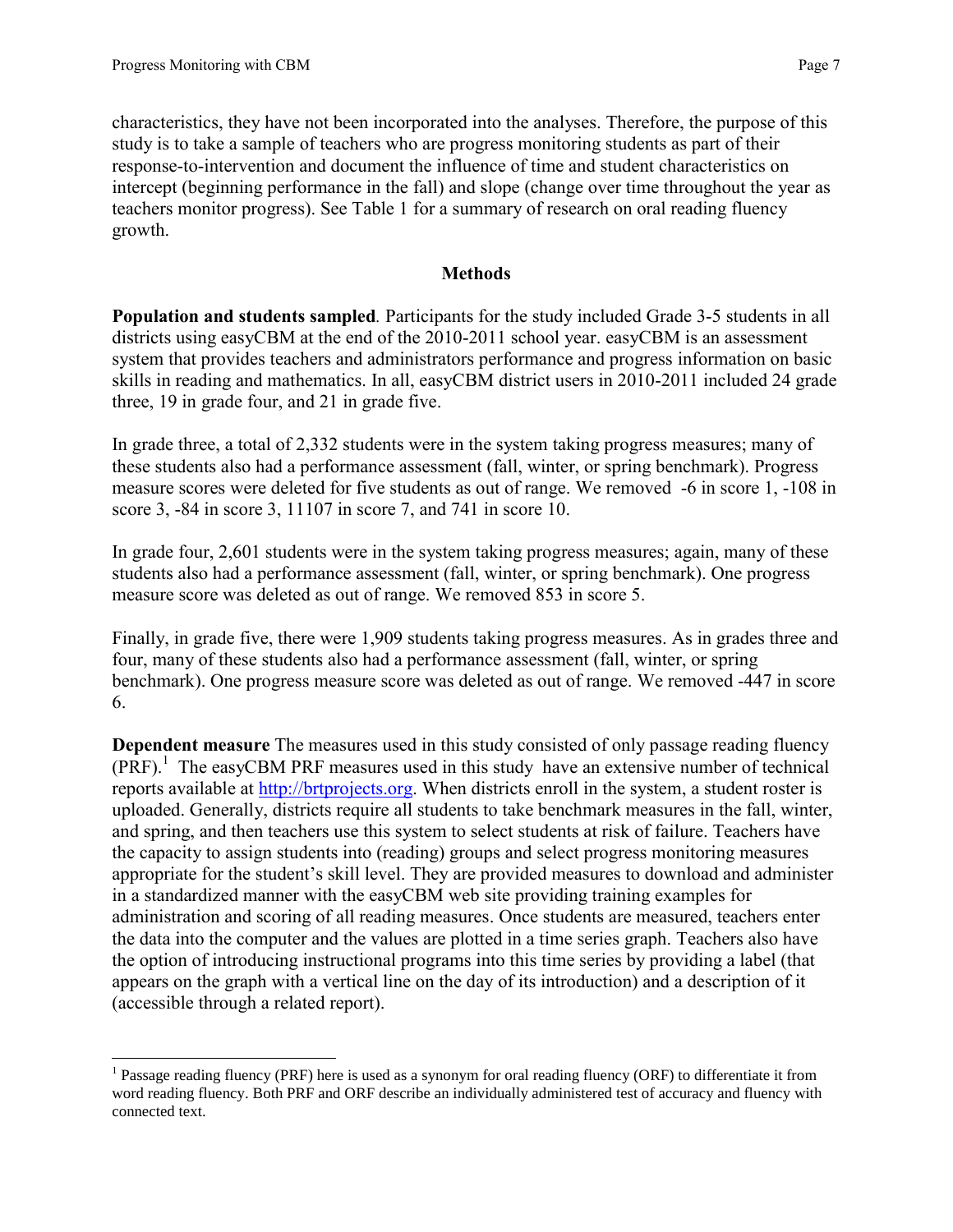**Data analysis***.* We used HLM version 6.08 to estimate all models. We first examined unconditional models (without predictors but with time metric variable(s)) to examine mean and variance of within-subject reading fluency and to provide baseline statistics for evaluating subsequent conditional models [\(Raudenbush & Bryk, 2002\)](#page-12-6). The two parameters of interest in level-1 represented intercept and slope, with slope centered on the fall performance in the grade level (first progress measure in September) and slope expressed as the weekly increase over the year. We first examined fixed effects and then random effects.

We ran conditional models at level-2 to determine the influence of four student characteristics and two measurement conditions on both the intercept and slope. Student characteristics were coded as: (a) student sex, with female  $= 0$ , male  $= 1$ ; (b) program placement, with general education=0 and special education = 1; (c) student ethnicity-race, with White=0 and Non-White  $=1$ ; and (d) English language learner status, with English speaker  $= 0$  and English language learner = 1. Two measurement conditions were coded as: (a) grade level of progress monitoring measures ( $0$ =on-grade and  $1$ = lower grade) and (b) number of passage reading fluency assessments administered (a count from 1-33). After documenting descriptive statistics for the measures and the student characteristics, we ran a two-level hierarchical linear growth model.

*Unconditional Models:*

| Level 1 | $Y_{ti} = \pi_{0i} + \pi_{1i}(time) + e_{ti}$ |
|---------|-----------------------------------------------|
| Level 2 | $\pi_{0i} = \beta_{00} + r_{0i}$              |
|         | $\pi_{1i} = \beta_{1i} + r_{1i}$              |

*Conditional Models:*

Level 1  $Y_{ti} = \pi_{0i} + \pi_{1i}(\text{time}) + e_{ti}$ Level 2  $\pi_{0i} = \beta_{00} + \beta_{01}(Sex) + \beta_{02}(Disability) + \beta_{03}(Ethnicity) + \beta_{04}(GrLevel) +$  $\beta_{05}$ (PRFs) +  $r_{0i}$  $\pi_{1_{ib}} = \beta_{10} + \beta_{11}$ (Sex) +  $\beta_{12}$ (Disability) +  $\beta_{13}$ (Ethnicity) +  $\beta_{14}$ (GrLevel) +  $β<sub>15</sub>(PRFs) + r<sub>1i</sub>$ 

where:

 $Y_{ti}$  is the outcome (i.e., assessment score) at time t for student i

 $\pi_{0i}$  is the status of student i at the first measurement occasion

 $\pi_{1i}$  is the linear growth rate over time for student i

 $β_{01}$  to  $β_{05}$  are the coefficients for student characteristics and measurement conditions for intercept  $\beta_{11}$  to  $\beta_{15}$  are the coefficients for student characteristics and measurement conditions for slope  $e<sub>ti</sub>$  is a residual term representing unexplained student variation from the latent growth trajectory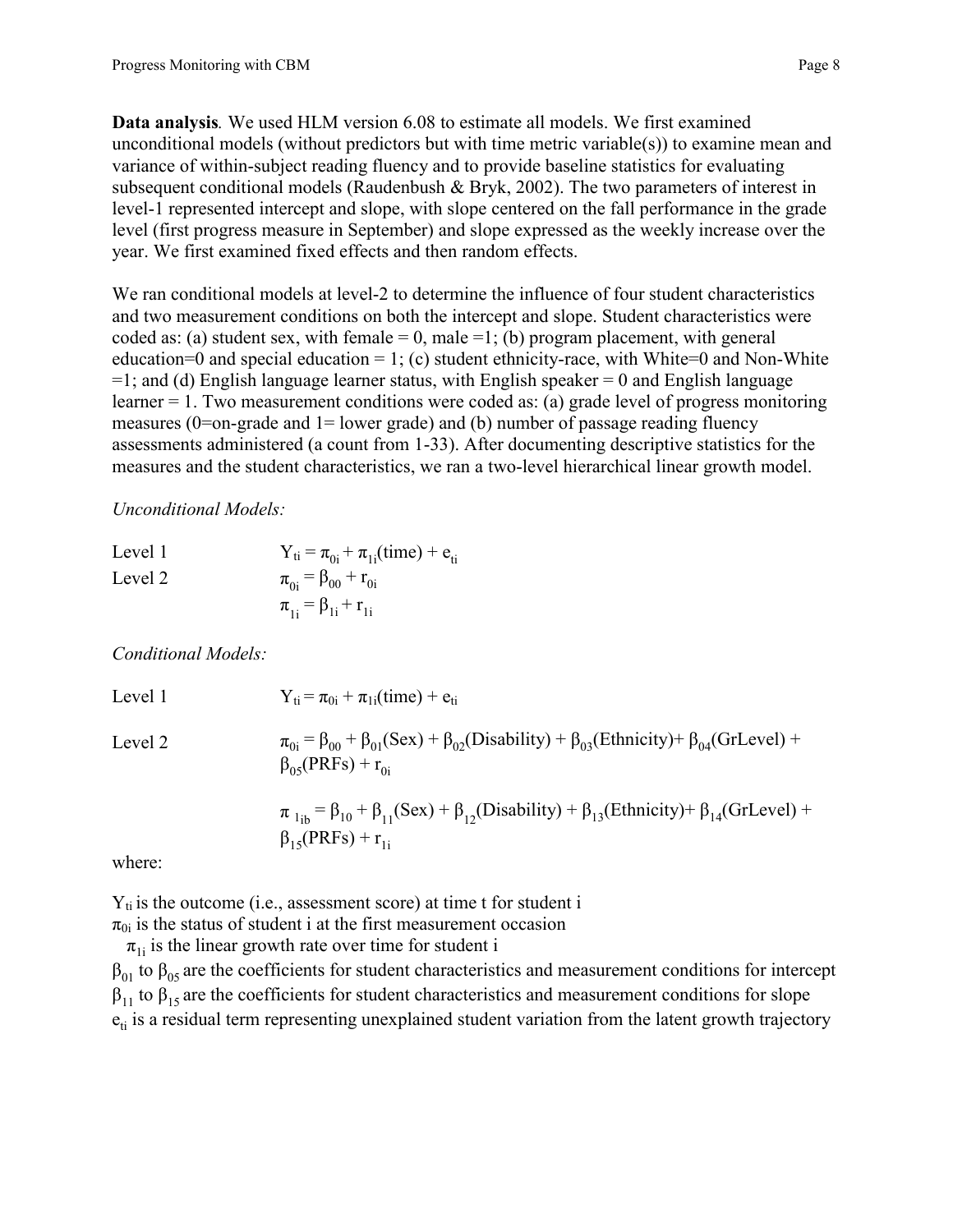### **Results**

Descriptive statistics are reported in Tables 2-4 for intercept and slope used in the unconditional model and all of the measurement conditions and student characteristics used in the conditional models. In all three grades, time was analyzed with both linear and quadratic functions in the initial analysis and then only linear function considered as the baseline before adding in student and measurement characteristics. In Grades 3 and 4, when time was considered nonlinear, no significant effects were found; in grade five, though significant, the linear function was used as baseline to make the results comparable across all elementary grades.

**Grade 3.** Results show that the average oral reading fluency across all Grade 3 students was 72.03. On average, for each additional week, fluency increased .67 wcpm. Deviance was 18692.53 with six estimated parameters. See Table 5.

When student and measurement characteristics were included, the average ORF across all students was 99.583words correct per minute (wcpm) (*SE* = 3.11). Only one student characteristic was significantly related to intercept: Disability,  $t(607) = -5.03$ , *SE* = 4.50, *p* < .001. Controlling for all other student characteristics, students with disabilities read nearly 23 fewer wcpm at fall. In contrast, both measurement conditions were significant predictors of intercept, controlling for all student characteristics: (a) grade level measured, *t*(607)=-3.19, *SE*=4.33,  $p=0.002$ , and (b) number of passage reading fluency assessments,  $t(607)=10.47$ , *SE*=.38, *p*<.001. Students measured below grade level read on average 14 fewer wcpm than students on grade level. In the fall, students read on average nearly four fewer wcpm with each additional weekly progress measure.

The overall slope was .21 wcpm growth per week, controlling for all student characteristics and both measurement conditions; this amount of growth was significant with *t*(607) = 2.16, *SE*  $=$ .100,  $p = 0.031$ . Otherwise, the only characteristic (student or measurement) with significant influence on slope was the number of passage reading fluency assessments:  $t(607) = 7.28$ , *SE* = .01,  $p < 0.001$ . For each additional week of assessment administration, students increased 0.07 wcpm. As random effects, the variances of intercept and slope were significant in the final estimation of the conditional model. Deviance was 18462.45 with 18 estimated parameters; this model was significantly different than the baseline model ( $X^2 = 230.08$ , 12 *df* = 12). See Table 6.

*Grade 4.* Results show that the average oral reading fluency across all Grade 4 students was 97.10 wcpm. On average, for each additional week, fluency increased .65 wcpm. Students varied significantly in the estimates of fall intercept and slope. Deviance was 24751.13 with six estimated parameters. See Table 7.

Results show that the average fall ORF across all Grade 4 students was 115.61 wcpm with *t*(952)  $= 42.83$ , *SE* = 2.70, *p* < .001), controlling for student characteristics and both measurement conditions. Two student characteristics were significantly related to intercept: (a) Disability,  $t(952) = -6.82$ , *SE* = 3.71, *p* < .001, and (b) English language learner,  $t(952) = -6.11$ , *SE* = 3.90, *p* < .001. Students with disabilities averaged 25 fewer wcpm and those labeled ELL read nearly 24 fewer wcpm than peers when controlling for all other student and measurement conditions. Both measurement conditions were significantly related to intercept, controlling for all student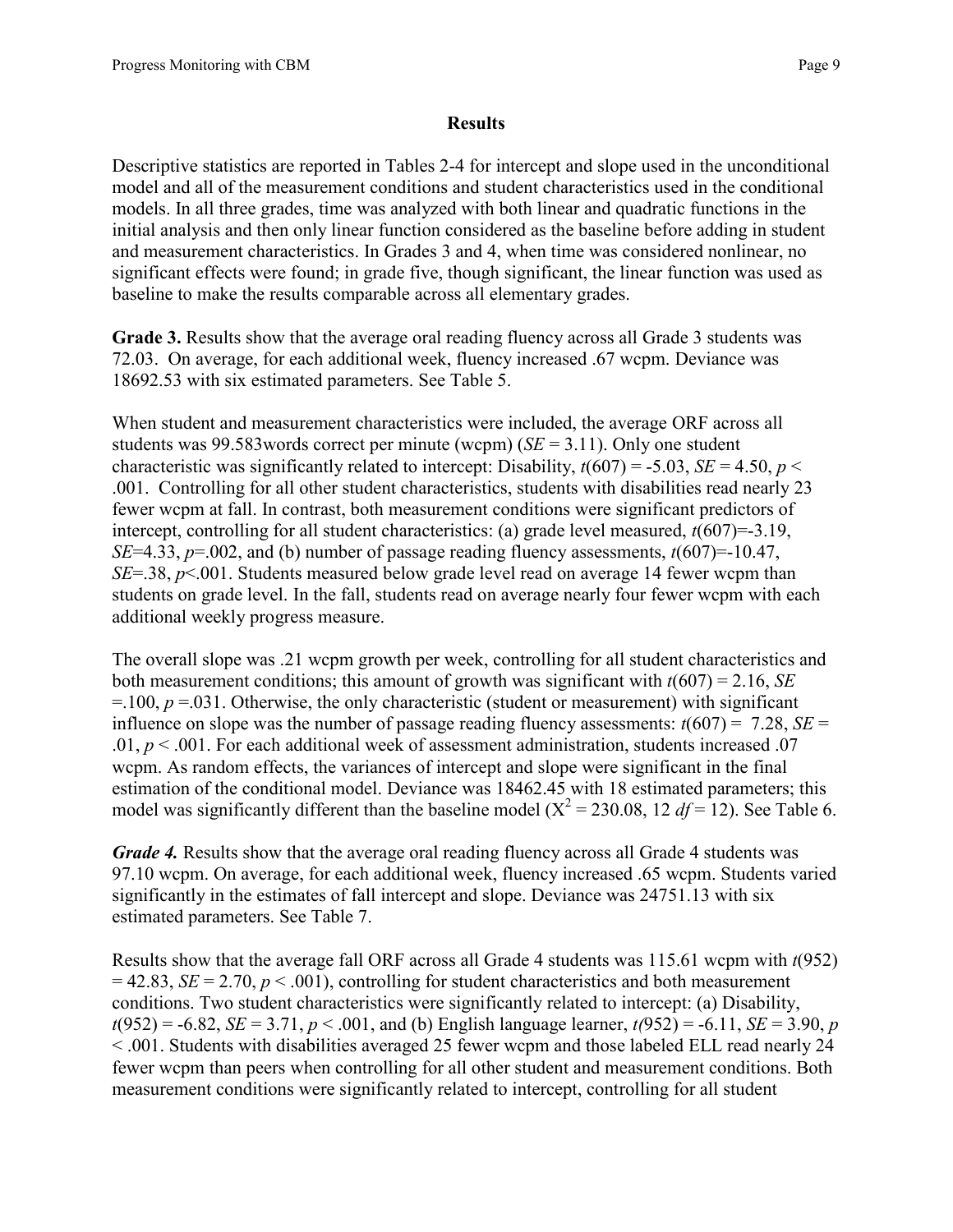characteristics: (a) grade level measured  $(t(952) = -2.67$ , *SE*=4.13,  $p = .008$ , and (b) number of number of passage reading fluency assessments,  $t(952) = -6.60$ ,  $SE = .38$ ,  $p < .001$ . Students read 11 fewer wcpm when measured below grade level and 2.5 fewer wcpm for every weekly assessment administered.

Controlling for both student characteristics and measurement conditions the average Grade 4 slope was .72 wcpm  $(t(952) = 8.87, SE = .08, p < .001)$ . The only student characteristic that showed a significant effect on slope of improvement over time was ELL: ELL students averaged 1 wcpm increase every 4 weeks  $(t(952) = 1.98$ ,  $SE = .13$ ,  $p = .047$ ). The random effect of intercept but not slope was significant in the final estimation of variance components for the conditional model. Deviance was 24474.09 with 18 estimated parameters; this model was significantly different than the baseline model ( $X^2 = 277.04$ ,  $df = 12$ ). See Table 8.

*Grade 5.* Results show that the average ORF across all Grade 5 students was 103.8 wcpm On average, for each additional week, fluency increased .79 wcpm. Deviance was 18147.32 with six estimated parameters. See Table 9.

Controlling for both student conditions and measurement conditions, the average ORF was 121.90 wcpm  $(t(449) = 38.33, SE = 3.18, p < .001)$ . Only one student characteristic significantly predicted intercept: students with disabilities read on average fewer than 28 wcpm with  $t(449)$  =  $-8.80$ , *SE* = 3.22, *p* < .001. Both measurement conditions significantly predicted intercept controlling for all student characteristics: (a) grade level measured in which students measured below grade level read on average read nearly 18 fewer wcpm with  $t(449) = -5.02$ , *SE* = 3.53, *p* <.001 and (b) number of reading assessments in which the intercept was nearly 1 fewer wcpm with  $t(449) = -2.12$ ,  $SE = .42$ ,  $p = .034$ .

Controlling for all student characteristics and both measurement conditions, the slope was .96 wcpm per week  $(t(449) = 12.31$ ,  $SE = .08$ ,  $p < .001$ ),. Only the number of passage reading fluency assessments administered was a statistically significant predictor of slope with *t*(449) = - 2.30,  $SE = .08$ ,  $p = .022$ ). For each additional week of test administration, students read on average slightly fewer words correct (-.02 wcpm). Students varied significantly in the estimates of both intercept and slope. Deviance was 17942.18 with 18 estimated parameters; this model was significantly different than the baseline model  $(X^2 = 205.13, df = 12)$ . See Table 10.

### **Discussion**

The results from our analyses of students' ORF trajectories in Grades 3-5 showed that students with disabilities entered much lower at the beginning of the year but improved in a comparable manner in all grade levels. No other student characteristic reflected such a uniform effect, although initial performance (lower) and rate of improvement (higher) were significantly different from average for ELL students in grade 4. These results are somewhat discrepant from the research previously reported, with more consistency in the entry level (intercept) than in growth, but that is not surprising, give the sample here were students targeted for progress monitoring, and the samples for previous research tended to be all students taking universal screening measures.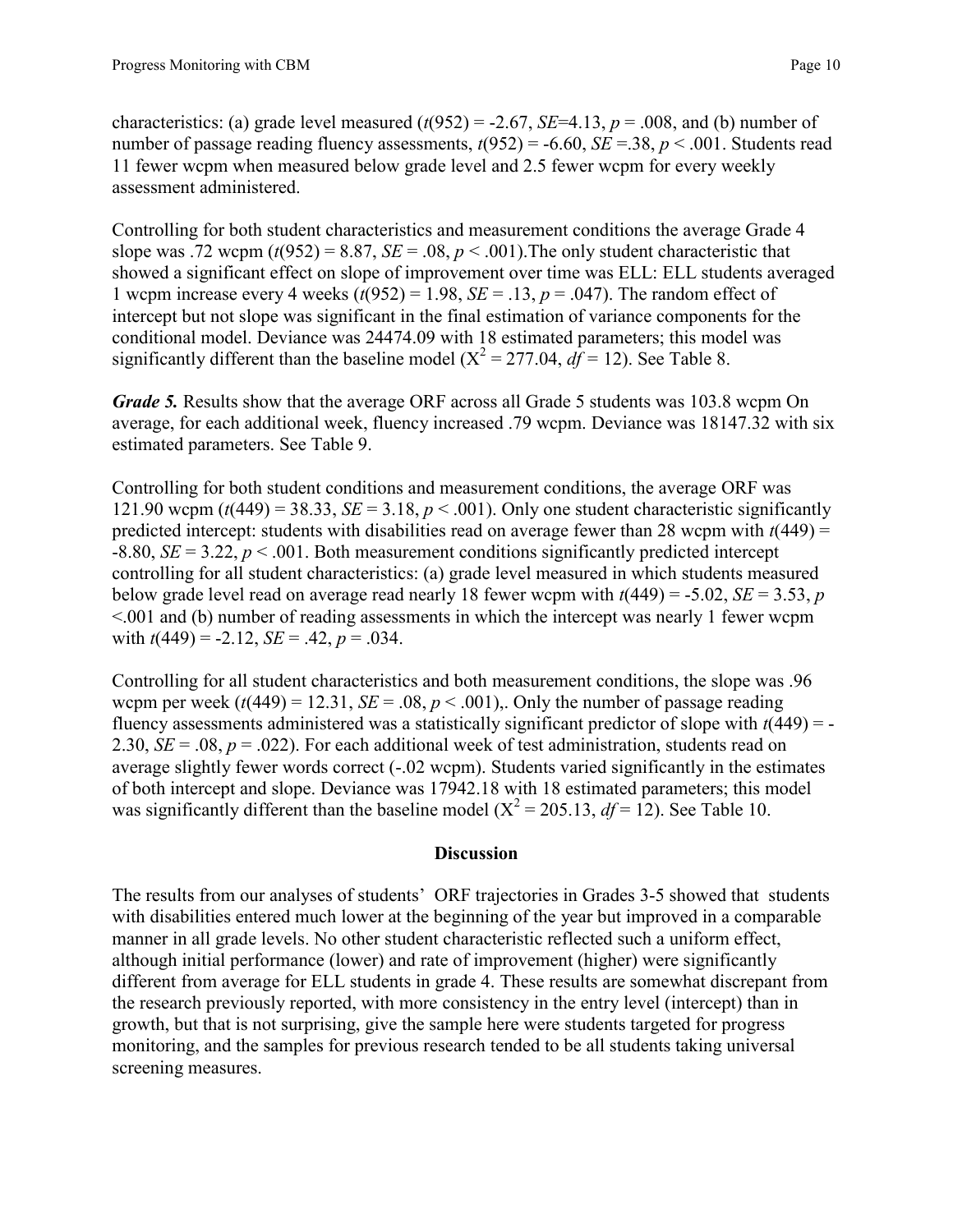For measurement conditions, students measured below grade level were significantly lower than those measured on grade level initially (controlling for all other student characteristics and number of progress assessments) but improved at a comparable rate over the year. The findings for the number of progress assessments were mixed. For some students (in  $3<sup>rd</sup>$  and  $5<sup>th</sup>$  grades) the differences were significant in the initial level of performance and in the slope of improvement; however, in Grade 4, only the initial performance was significantly lower than the intercept.

The only anomaly in our findings was the low slope for students in Grade 3, a value that is clearly discrepant from previous research, but again, the samples are arguably discrepant. Otherwise, the most remarkable finding in the literature on oral reading fluency is the similarity of growth over the year. From the initial findings of Fuchs, Deno, and Mirkin (1984) (1 wcpm for students in treatment) over 28 weeks to the most recent research by Nese, et al.(2012) with about 1 wcpm improvement, the literature reflects a sturdy rate of change within the school year. Of course, this general statement overlooks some of the nuances being reported such as seasonal effects (reflecting a non-linear trend) and the influence of student characteristics [\(Keller-](#page-12-7)[Margulis, Clemens, Im, Kwok, & Booth, 2012;](#page-12-7) [Nese et al., 2012\)](#page-12-8). Nevertheless, given the great variation in the passages being used to measure oral reading fluency, the number of measurement occasions (each of which provides feedback to teachers), the populations being sampled (both in terms of grade level and personal characteristics), and the sophistication of the analyses (from per-post difference scores to piece-wise hiearchical models), the general finding of about 1 wcpm t over two weeks (.5 per week) to about 1.5 wcpm per week, appears to be the general outcome for students in grades 3-5.

In general, several student characteristics have a negative effect on ORF intercept and slope. Clearly, the most significant and consistent negative effect is the presence of a disability or the need for special services. This finding has been uniform over the 30 years of research [\(Deno et](#page-11-7)  [al., 2001;](#page-11-7) [Kim, Petscher, Schatschneider, & Foorman, 2010;](#page-12-9) [Nese et al., 2012;](#page-12-8) [Puranik, Petscher,](#page-12-10)  [Al Otaiba, Catts, & Lonigan, 2008;](#page-12-10) [Wang, Algozzine, Ma, & Porfeli, 2011\)](#page-12-11). Additionally, students who are English language learners often show both lower levels of performance initially and grow at a lower rate [\(Al Otaiba et al., 2009\)](#page-11-11). Poverty and risk also appear to be important student characteristics that influence both level of performance and rate of progress [\(Crowe,](#page-11-12)  [Connor, & Petscher, 2009;](#page-11-12) [Logan & Petscher, 2010\)](#page-12-12). It appears possible to mitigate this general outcome with frequent progress measures used to provide teachers goals and feedback on their instruction [\(Jenkins & Terjeson, 2011\)](#page-11-5) or to provide specialized programs [\(D. Fuchs, Fuchs,](#page-11-13)  [Mathes, & Simmons, 1997b;](#page-11-13) [Simmons et al., 1995\)](#page-12-0). The findings reported in this current study, however, showed mixed results with progress monitoring: In Grade 3, a positive affect was found on slope of improvement as a function of the number of progress assessments, with improvement non significant in grade 4, and improvement significantly lower in grade 5.

Of course, our findings and virtually all other studies on growth ignore consideration of instruction. One of the few studies to address learning in the context of teaching is the investigation conducted by [\(Crowe et al., 2009\)](#page-11-12). They reported significant curriculum differences among Reading Mastery, Scott Foresman, Harcourt, Success for All, Open Court, and Houghton Mifflin, which also interacted with students from different SES groups.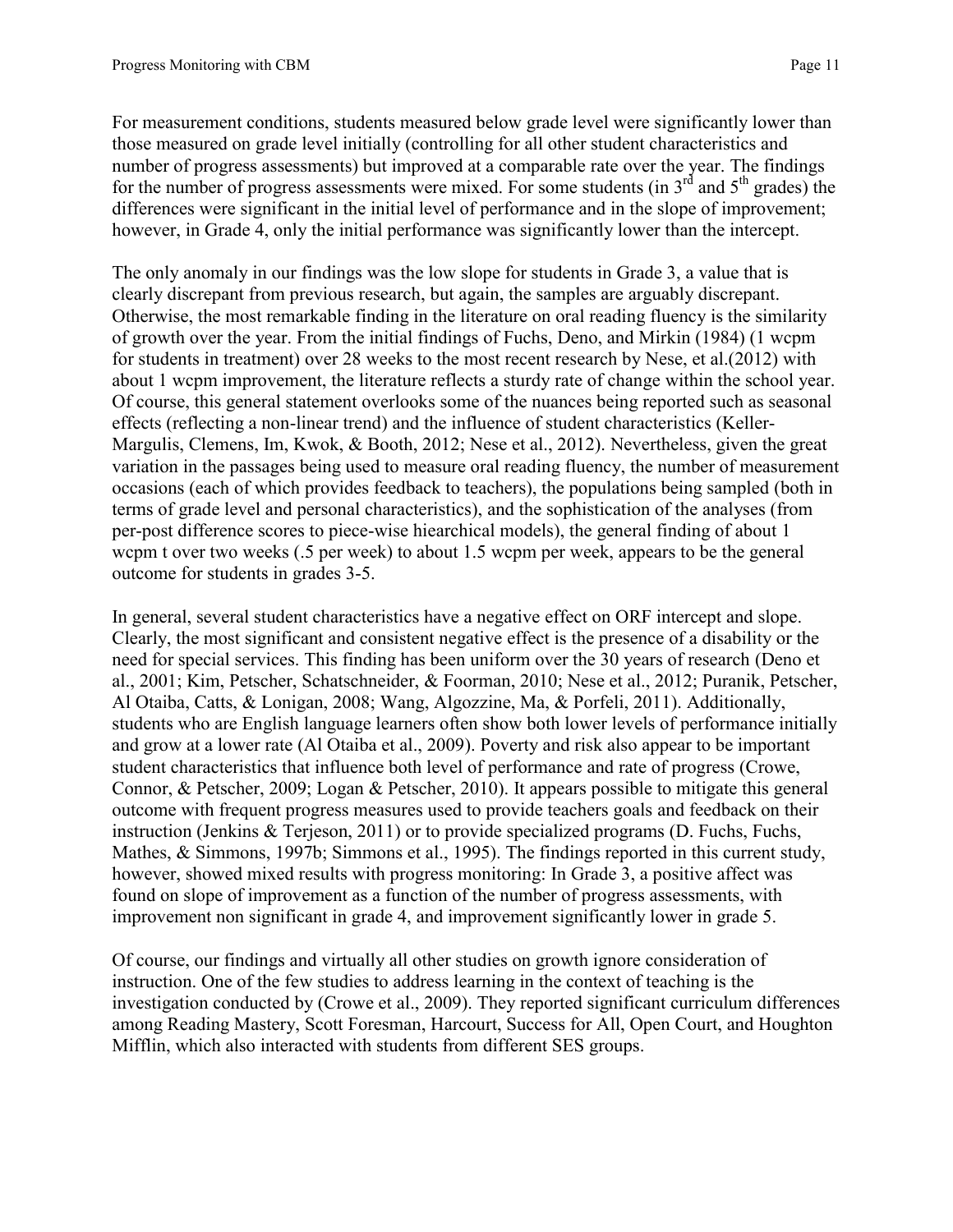# *References*

- <span id="page-11-11"></span>Al Otaiba, S., Petscher, Y., Pappamihiel, N. E., Williams, R., Dyrlund, A. K., & Connor, C. (2009). Modeling oral reading fluency development in Latino dtudents: A longitudinal study across second and third grade. *Journal of Educational Psychology, 101*(2), 315-329.
- <span id="page-11-3"></span>Ardoin, S., & Christ, T. (2008). Evaluating curriculum-based measurement slope estimates using data from triannual universal screenings. *School Psychology Review, 37*, 109- 125.
- <span id="page-11-10"></span>Artiles, A. J., Rueda, R., Salazar, J. J., & Higareda, I. (2005). Within group diversity in minority disproportionate representation: English language learners in urban school districts. *Exceptional Children, 71*(3), 283-300.
- <span id="page-11-6"></span>Christ, T. (2006). Short-term estimates of growth using curriculum-based measurement of oral reading fluency: Estimating standard error of the slope to construct confidence intervals. *School Psychology Review, 35*(1), 128-133.
- <span id="page-11-12"></span>Crowe, E. C., Connor, C. M., & Petscher, Y. (2009). Examining the core: Relations among reading curricula, poverty, and first through third grade reading achievement. *Journal of School Psychology, 47*, 187-214.
- <span id="page-11-7"></span>Deno, S., Fuchs, L., Marston, D., & Shin, J. (2001). Using curriculum-based measurement to establish growth standards for students with learning disabilities. *School Psychology Review, 30*(4), 507-524.
- <span id="page-11-9"></span>Feldman, J. (2011). Racial Perspectives on Eligibility for Special Education for Students of Color Who are Struggling, is Special Education a Potential Evil or a Potential Good? *Journal of Gender, Social Policy & the Law, 20*(1), 183-200.
- <span id="page-11-1"></span>Fuchs, D., Fuchs, L., Mathes, P., & Simmons, D. (1997a). Peer-assisted learning strategies: Making classrooms more responsive to diversity. *American Educational Research Journal, 34*(1), 174-206. doi: DOI: 10.3102/00028312034001174
- <span id="page-11-13"></span>Fuchs, D., Fuchs, L., Mathes, P., & Simmons, D. (1997b). Peer-assisted learning strategies: Making classrooms more responsive to diversity. . *American Educational Research Journal, 34*(1), 174-206. doi: 10.3102/00028312034001174
- <span id="page-11-0"></span>Fuchs, L., Deno, S., & Mirkin, P. (1984). The effects of frequent curriculum-based measurement and evaluation on pedagogy, student achievement, and student awareness of learning. *American Educational Research Journal, 21*, 449-460. doi: 10.3102/00028312021002449
- <span id="page-11-4"></span>Fuchs, L., Fuchs, D., Hamlett, C., Walz, L., & Germann, G. (1993). Formative evaluation of academic progress: How much growth can we expect? *School Psychology Reveiw, 22*, 27-48.
- <span id="page-11-8"></span>Graney, S., Missall, K., Martinez, R., & Bergstrom, M. (2009). A preliminary investigation of within-year growth patterns in reading and mathematics curriculum-based measures. *Journal of School Psychology, 47*, 121-142. doi: 10.1016/j.jsp.2008.12.001
- <span id="page-11-2"></span>Jenkins, J., Graff, J. J., & Miglioretti, D. (2009). Estimating reading growth using intermittent CBM progress monitoring. *Exceptional Children, 75*(2), 151-163.
- <span id="page-11-5"></span>Jenkins, J., & Terjeson, K. (2011). Monitoring reading growth: Goal setting, measurement frequency, and methods of evaluation. *Learning Disabiities Research & Practice, 26*(1), 28-35.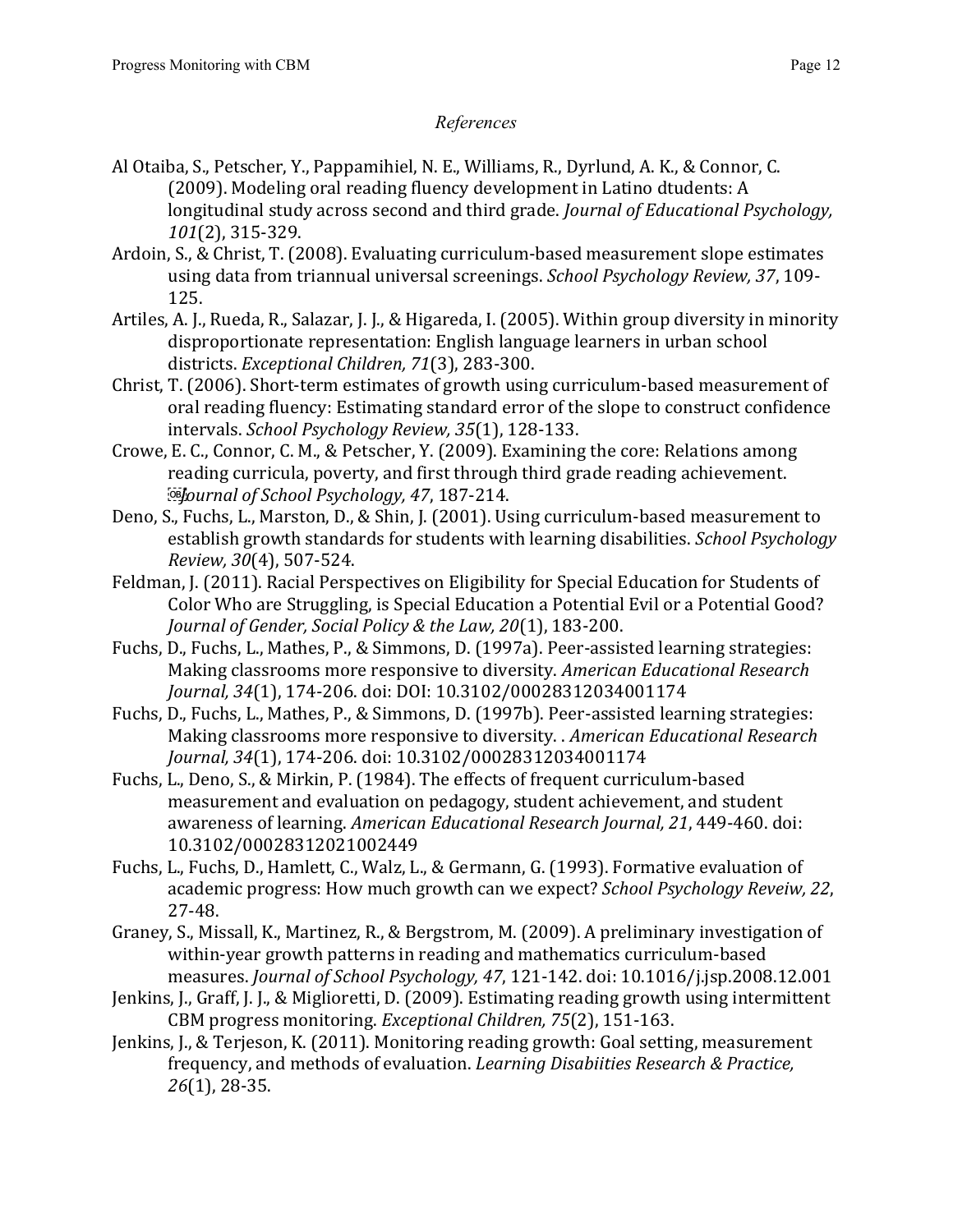- <span id="page-12-1"></span>Jenkins, J., Zumeta, R., & Dupree, O. (2005). Measuring gains in reading ability with passage reading fluency. *Learning Disabilities Research & Practice, 20*(4), 245-253. doi: 10.1111/j.1540-5826.2005.00140.x
- <span id="page-12-7"></span>Keller-Margulis, M., Clemens, N. H., Im, M. H., Kwok, O., & Booth, C. (2012). Curriculumbased measurement yearly growth rates: An examination of English Language Learners and native English speakers. *Learning and Individual Differences, 22*, 799- 805.
- <span id="page-12-9"></span>Kim, Y., Petscher, Y., Schatschneider, C., & Foorman, B. (2010). Does growth rate in oral reading fluency matting in predicting reading comprehension achievement? *Journal of Educational Psychology, 1002*(3), 652-667.
- <span id="page-12-12"></span>Logan, J. A. R., & Petscher, Y. (2010). School profiles of at-risk student concentration: Differential growth in oral reading fluency. *Journal of School Psychology, 48*(2), 163- 186.
- <span id="page-12-8"></span>Nese, J. F. T., Biancarosa, G., Anderson, D., Lai, C. F., Alonzo, J., & Tindal, G. (2012). Withinyear oral reading fluency with CBM: A comparison of models. *Reading and Writing, 25*, 887-915. doi: 10.1007/s11145-011-9304-0
- <span id="page-12-4"></span>Office of Special Education and Rehabilitative Services, U. S. D. o. E. (2011). 30th Annual Report to Congress on the Implementation of the Individuals with Disabilities Education Act, 2008. Washington, DC: Office of Special Education and Rehabilitative Services.
- <span id="page-12-10"></span>Puranik, C. S., Petscher, Y., Al Otaiba, S., Catts, H. W., & Lonigan, C. J. (2008). Development of Oral Reading Fluency in Children With Speech or Language Impairments : A Growth Curve Analysis. *Journal of Learning Disabilities, 41*, 545-560.
- <span id="page-12-6"></span>Raudenbush, S. W., & Bryk, A. S. (2002). *Hierarchical linear models: Applications and data analysis methods (2nd ed.)*. Thousand Oaks, CA: Sage.
- <span id="page-12-0"></span>Simmons, D., Fuchs, L., Fuchs, D., Mathes, P., & Pate, J. (1995). Effects of explicit teaching and peer tutoring on the reading achievement of learning-disabled and lowperforming students in regular classrooms. *The Elementary School Journal,, 95*(5), 387-408.
- <span id="page-12-2"></span>Skiba, R. J., B., S. A., Ritter, S., Gibb, A. C., Rausch, M. K., Cuadrado, J., & Chung, C. G. (2008). Achieving equity in special education: history, status, and current challenges. *Exceptional Children, 74*(3), 264-288.
- Tindal, G., & Nese, J. F. T. (2012, April). *Within year achievement growth using curriculum based measurement.* Paper presented at the National Council on Measurement in Education Vancouver, B. C., Canada.
- <span id="page-12-3"></span>Vallas, R. (2009). The disproportionality problem: The overrepresentation of black students in special education and recommendations for reform. *Journal of Sociology and Policy 17 VA*(181), 184.
- <span id="page-12-11"></span>Wang, C., Algozzine, B., Ma, W., & Porfeli, E. (2011). Oral Reading Rates of Second-Grade Students. *Journal of Educational Psychology, 103*(2), 442–454.
- <span id="page-12-5"></span>Zorigian, K., & Job, J. (Oct. 12, 2012). Gender in Special Education Retrieved Oct. 12, 2012, from<http://www.learnnc.org/lp/pages/6817>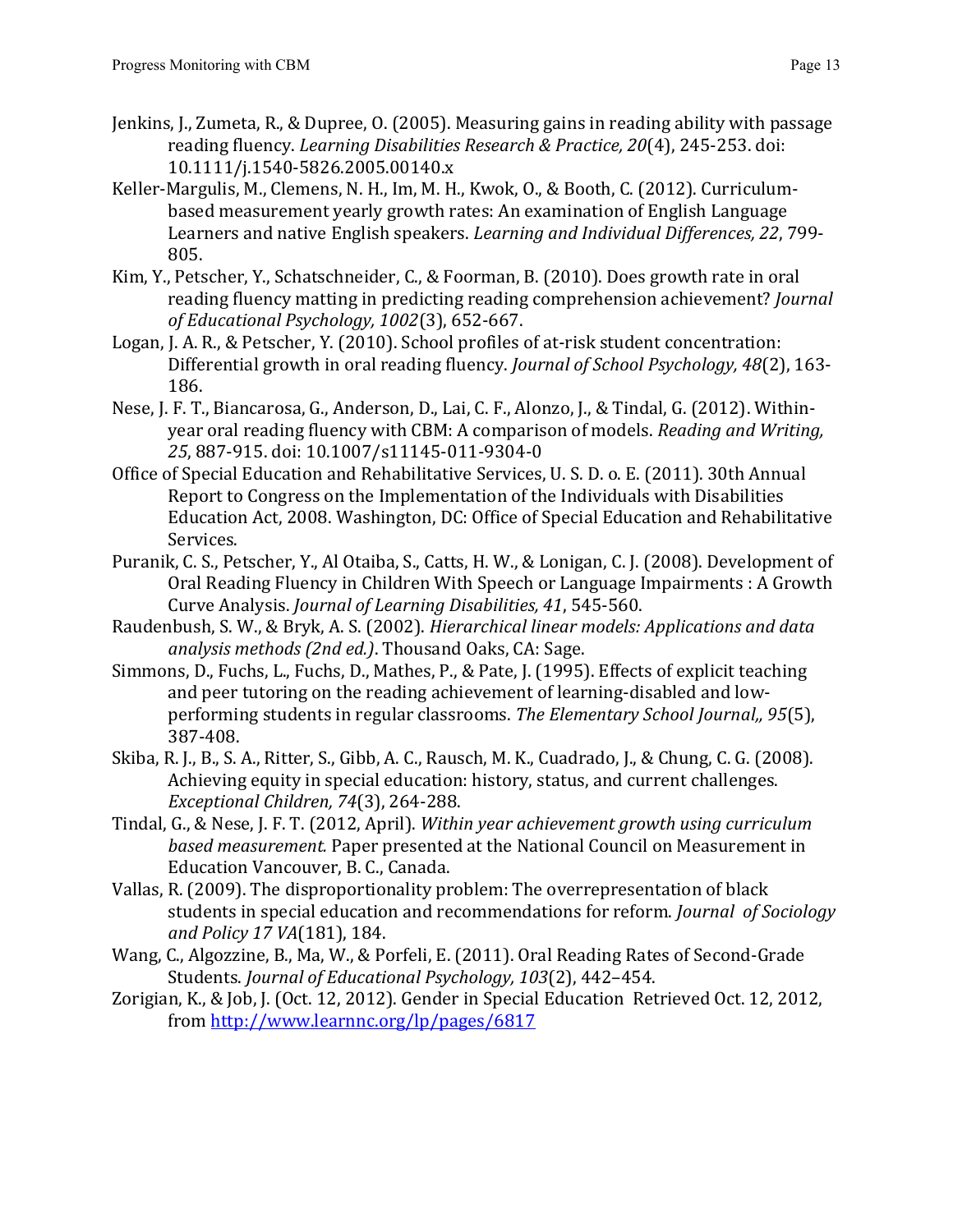| <b>Researchers</b> | <b>Grades</b> | N         | <b>Measure</b>  | N of Meas.          | <b>Slope Calc.</b>              | Ave. Growth (per week)         |
|--------------------|---------------|-----------|-----------------|---------------------|---------------------------------|--------------------------------|
| Fuchs, Deno, and   | Grades        | 64 Trt    | $3rd$ grade     | Unknown (from       | Pre-post difference $\omega$ 28 | Treatment = $42-70$            |
| Mirkin (1984)      | $3 - 5$       | 77 Ctl    | passage reading | Nov. through May)   | weeks                           | $(1 \text{ wcpm})$             |
|                    |               |           | test from Ginn  |                     |                                 | Control = $51-51$              |
|                    |               |           | 720             |                     |                                 | $(0$ wcpm $)$                  |
| Fuchs, et al.      | $1 - 6$       | $16 - 25$ | 'Generic        | Unknown with 7+     | <b>Ordinary Least Squares</b>   | Grade 1 (n=19) $@2.10$         |
| (1993)             |               |           | passages were   | measures for        | (OLS)                           | Grade 2 (n=25) $@1.46$         |
|                    |               |           | used' $(p.31)$  | quadratic           |                                 | Grade 3 (n=14) $\omega$ 1.08   |
|                    |               |           |                 | calculation         |                                 | Grade 4 (n=16) $@.84$          |
|                    |               |           |                 |                     |                                 | Grade 5 (n=20) $@.49$          |
|                    |               |           |                 |                     |                                 | Grade 6 (n=23) @ .32           |
| Simmons, Fuchs,    | Grades        | 21(ET)    | Comprehensive   | 16 weeks Explicit   | Pre-post difference             |                                |
| Fuchs, Mathes,     | $2 - 5$       | 18 (ETPT) | Reading         | Teaching (ET), ET   |                                 |                                |
| and Pate (1995)    |               | 29 (CTL)  | Assessment      | + Peer Tutoring     |                                 |                                |
|                    |               |           | <b>Battery</b>  | (PT), and a Control |                                 |                                |
|                    |               |           | (folktales)     | Condition           |                                 |                                |
| Fuchs, Fuchs,      | Ave. 3rd      | 25 LD     | Comprehensive   | 15 weeks of Peer    | Pre-post difference             | For PALS treatment             |
| Mathes, and        | grade         | 21 Low    | Reading         | Assisted Learning   |                                 | 3.4 wcpm for LD                |
| Simmons (1997)     |               | 20 Ave    | Assessment      | (PALS) or control   |                                 | 3.13 wcpm Low                  |
|                    |               |           | <b>Battery</b>  |                     |                                 | 4.00 wcpm Ave                  |
|                    |               |           | (folktales)     |                     |                                 |                                |
| Deno et al. (2001) | $1 - 6$       | 2,999     | 'Grade-         | Weekly and          | <b>Ordinary Least Squares</b>   | Grade 1-2 @ 1.82 (GE)          |
|                    |               |           | appropriate' as | seasonally (fall,   | (OLS)                           | Grade 1-2 @ .71 (SE)           |
|                    |               |           | determined by   | winter, spring)     |                                 | Grade $3-4$ $\omega$ 1.11 (GE) |
|                    |               |           | LEAs            |                     |                                 | Grade 3-4 @ .58 (SE)           |
|                    |               |           |                 |                     |                                 | Grade 5-6 $\omega$ .62 (GE)    |
|                    |               |           |                 |                     |                                 | Grade 1-2 $\omega$ .60 (SE)    |

*Table 1. Comparison of Studies on Research Variables Referenced in Studying Growth of Reading Fluency*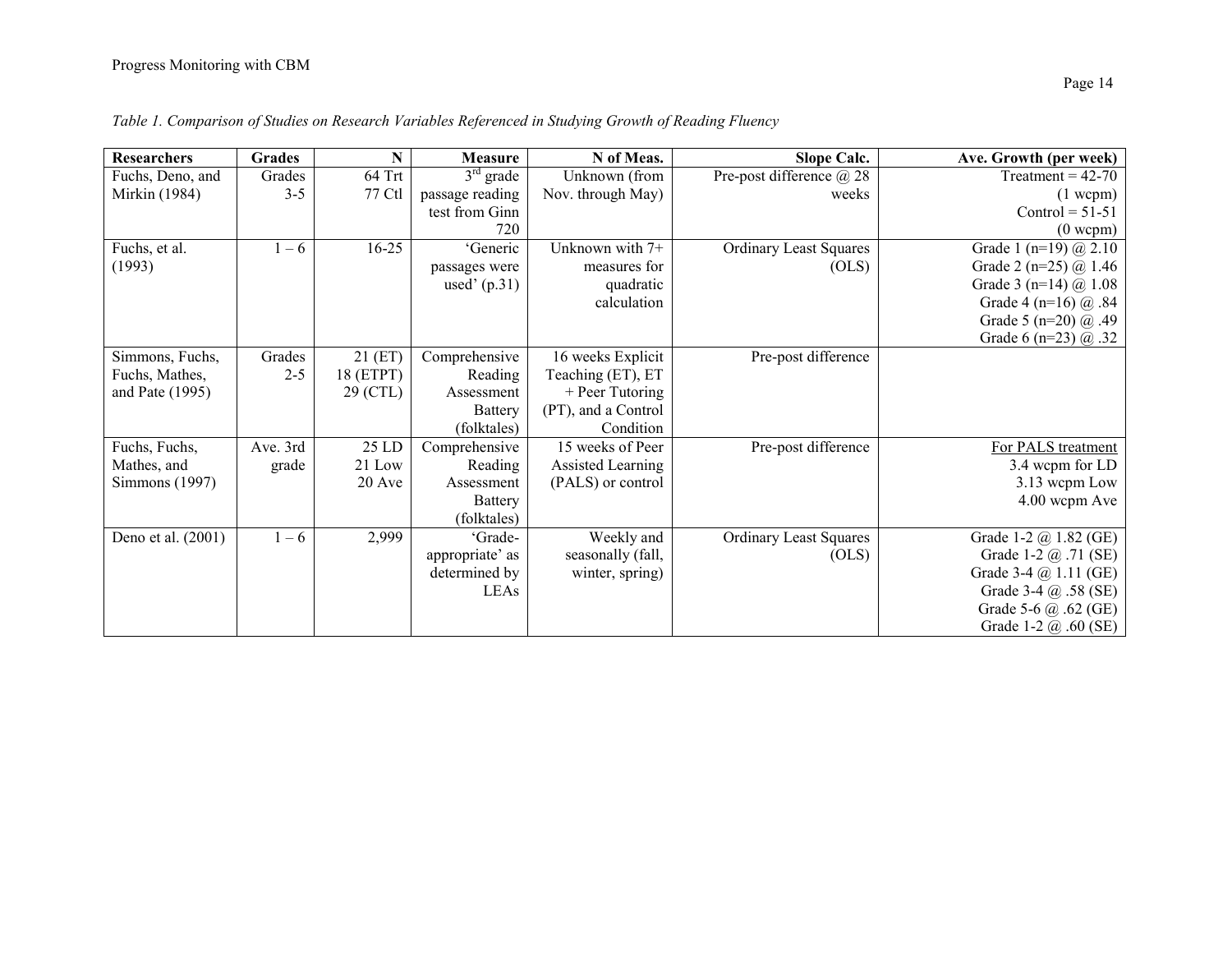| Schatschneider,<br>Wagner, and | Grade 1 | 23,438<br>students | <b>DIBELS</b> oral<br>reading fluency | The ORF was<br>administered four | Compare predictive validity<br>of estimates of (a) student |                                | First-grade, end-of-year status in ORF<br>was positively related to reading |
|--------------------------------|---------|--------------------|---------------------------------------|----------------------------------|------------------------------------------------------------|--------------------------------|-----------------------------------------------------------------------------|
| Crawford (2008)                |         | attending          | and SAT 10                            | times during the                 | growth in oral reading                                     |                                | comprehension at the end of first and                                       |
|                                |         | Reading            |                                       | months of                        | fluency, (b) student status or                             |                                | second grades, whereas growth rate in                                       |
|                                |         | First schools      |                                       | September,                       | level of oral reading fluency,                             |                                | ORF did not make any meaningful                                             |
|                                |         |                    |                                       | December,                        | and (c) combined measures of                               |                                | contribution to reading                                                     |
|                                |         |                    |                                       | February, and April.             | growth and status, for                                     |                                | comprehension above and beyond                                              |
|                                |         |                    |                                       |                                  | prediction of concurrent and                               |                                | end-of-year status.                                                         |
|                                |         |                    |                                       |                                  | future reading skills                                      |                                |                                                                             |
|                                |         |                    |                                       |                                  |                                                            | Period                         | <b>SD</b><br>M                                                              |
|                                |         |                    |                                       |                                  |                                                            | Sep                            | 18.91<br>13.68                                                              |
|                                |         |                    |                                       |                                  |                                                            | Dec                            | 22.40<br>20.33                                                              |
|                                |         |                    |                                       |                                  |                                                            | Feb                            | 34.27<br>27.75                                                              |
|                                |         |                    |                                       |                                  |                                                            | Apr                            | 49.55<br>32.26                                                              |
| Puranik, Petscher,             | Grades  | 1,991              | Oral Reading                          |                                  | Hierarchical piecewise                                     |                                | Average (WCPM/month)                                                        |
|                                |         |                    |                                       | Four times per year              |                                                            |                                |                                                                             |
| Al Otaiba, Catts,              | $1 - 3$ | participants,      | Fluency                               | (i.e., September,                | growth curve model (PGCM)                                  | Grl                            | Gr3<br>Gr2                                                                  |
| $&$ Lonigan (2008)             |         | of whom            | measure from                          | December.                        | across first, second, and third                            | SI-PE<br>.49                   | $-2.13$<br>5.11                                                             |
|                                |         | 1,388 with         | the Dynamic                           | February, April)                 | grades                                                     | LI-PE<br>$-.11$                | $-1.90$<br>4.60                                                             |
|                                |         | SI and 603         | Indicators of                         |                                  |                                                            | SI-RE<br>.89                   | $-1.89$<br>5.09                                                             |
|                                |         | with LI in         | Early Literacy                        |                                  |                                                            | LI-RE<br>1.02                  | $-3.66$<br>3.99                                                             |
|                                |         | first grade;       | Skills                                |                                  |                                                            | SI-LD<br>.42                   | $-2.44$<br>4.49                                                             |
|                                |         | divided into       | (DIBELS;                              |                                  |                                                            | $LI$ - $LD$<br>.11             | $-1.58$<br>3.72                                                             |
|                                |         | resolved and       | Kaminski &                            |                                  |                                                            | .49<br>Norm                    | $-1.81$<br>5.45                                                             |
|                                |         | persistent         | Good, 1996)                           |                                  |                                                            |                                |                                                                             |
|                                |         | with 6             |                                       |                                  |                                                            | Language-impaired subgroups    |                                                                             |
|                                |         | subgroups.         |                                       |                                  |                                                            | showed poorer performance com- |                                                                             |
|                                |         |                    |                                       |                                  |                                                            |                                | pared to speech-impaired subgroups                                          |
| Ardoin & Christ                | $K-5$   | 540                | DORF $2^{nd}$                         | Three universal                  | Gain from fall to spring                                   |                                | .99 to 1.04 words correct                                                   |
|                                |         |                    |                                       |                                  |                                                            |                                |                                                                             |
| (2008)                         |         |                    | grade passages                        | screenings                       |                                                            |                                | per week growth                                                             |
| Graney, Missall,               | $3 - 5$ | 442 Yr1 456        | R-CBM                                 | Screening passages               | Raw score difference /                                     |                                | .55 (F-W) vs .94 (W-S) in year 1                                            |
| Martinez, &                    |         | Yr <sub>2</sub>    | AIMSweb                               | in fall, winter, and             | number of weeks in interval                                |                                |                                                                             |
| Bergstrom (2009)               |         |                    | passages from                         | spring                           |                                                            |                                | .92 (F-W) vs 1.12 (W-S) in year 2                                           |
|                                |         |                    | 2004-2006                             |                                  |                                                            |                                |                                                                             |
| Jenkins, Graff, &              | $4 - 8$ | 41 LD              | Standard                              | A total of 29                    | Linear regression                                          |                                | 1.09 word correct (true slope)                                              |
| Miglioretti (2009)             |         |                    | reading                               | measures in $1, 2, 3$ ,          |                                                            |                                | 1.49 word correct (1 BL-1 wk)                                               |
|                                |         |                    | passages from                         | 4 weeks and pre-                 |                                                            |                                | 1.94 word correct (1 BL-2 wk)                                               |
|                                |         |                    | Vanderbilt                            | post (Sept.-Nov.)                |                                                            |                                | 1.77 word correct (1 BL-3 wk)                                               |
|                                |         |                    |                                       |                                  |                                                            |                                | 1.83 word correct (1 BL-4 wk)                                               |
|                                |         |                    |                                       |                                  |                                                            |                                | 1.60 word correct (1 BL-pre-post)                                           |
|                                |         |                    |                                       |                                  |                                                            |                                |                                                                             |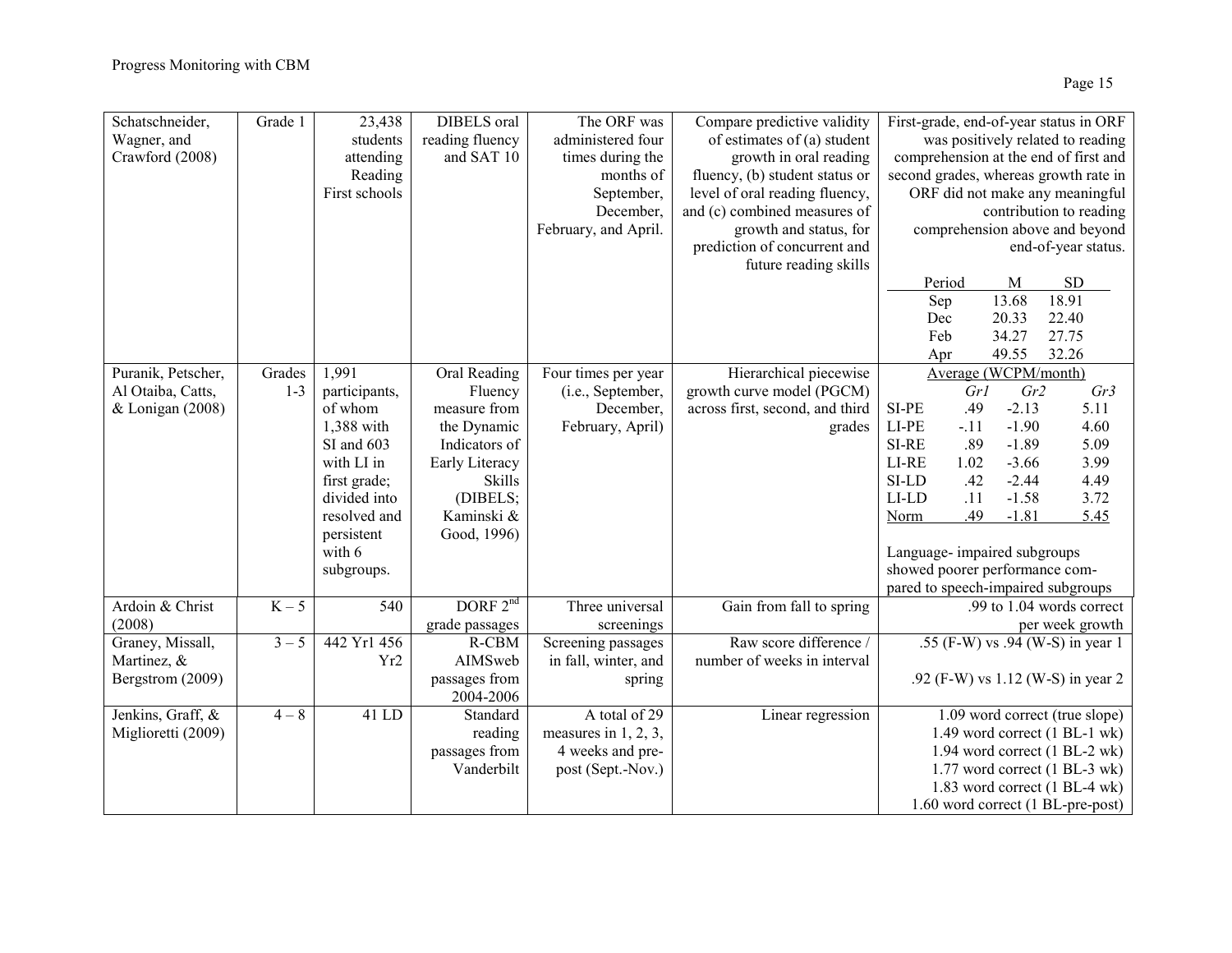| Al Otaiba,           | Grades      | 5,004 Latino  | Oral reading       | Four assessment      | Two level HLM with growth       |        | Grade 2 Average WCPM/week |      |                                          |
|----------------------|-------------|---------------|--------------------|----------------------|---------------------------------|--------|---------------------------|------|------------------------------------------|
| Petscher,            | $2 - 3$     | students (a)  | fluency from       | periods: first 20–30 | centered on the first testing   |        | Latino                    | ESL  | ESL-exit                                 |
| Pappamihiel,         |             | proficient in | Dynamic            | days of school       | time in third grade             | Gen Ed | 1.19                      | .76  | 1.16                                     |
| Williams,            |             | English, (b)  | Indicators of      | (Sep); between the   | (September) and student         | LD     | 1.23                      | .75  | 1.08                                     |
| Dyrlund, $&$         |             | not           | <b>Basic Early</b> | 65th and 75th days   | characteristics (i.e., language | SL     | 1.25                      | .93  | 1.08                                     |
| Connor (2009)        |             | proficient    | Literacy Skills    | of school (Nov);     | group and special education     |        |                           |      |                                          |
|                      |             | and           | (DIBELS)           | between the 110th    | subgroup) were entered at       |        | Grade 3 Average WCPM/week |      |                                          |
|                      |             | receiving     | (Good $&$          | and 120th days of    | Level 2 designed to model       |        | Latino                    | ESL  | ESL-exit                                 |
|                      |             | English as a  | Kaminski,          | school (Feb); and    | both second- and third-grade    | Gen Ed | 1.23                      | 1.10 | 1.29                                     |
|                      |             | second        | 1996) and          | between the 155th    | growth trajectories             | LD     | 1.31                      | 1.10 | 1.28                                     |
|                      |             | language      | PPVT-III           | and 165th days of    |                                 | SL     | 1.23                      | 1.08 | 1.19                                     |
|                      |             | (ESL)         |                    | school (Apr).        |                                 |        |                           |      |                                          |
|                      |             | services, and |                    |                      |                                 |        |                           |      |                                          |
|                      |             | (c)           |                    |                      |                                 |        |                           |      |                                          |
|                      |             | proficient    |                    |                      |                                 |        |                           |      |                                          |
|                      |             | enough to     |                    |                      |                                 |        |                           |      |                                          |
|                      |             | have exited   |                    |                      |                                 |        |                           |      |                                          |
|                      |             | from ESL      |                    |                      |                                 |        |                           |      |                                          |
| Christ, Silberglitt, | $2 - 6$     | 4,824         | AIMSweb            | Fall, winter, and    | Linear Mixed Model (LMM)        |        |                           |      | Growth of .88-1.71 vs .74-1.02 (GE)      |
| Yeo, & Cormier,      |             |               | CBM-R              | spring passages (0,  | for linear and piece wise       |        |                           |      | Growth of .69-1.17 vs .73-1.08 (SE)      |
| (2010)               |             |               | passages from      | 18, and 36 weeks)    | growth                          |        |                           |      |                                          |
|                      |             |               | 2001-2005          |                      |                                 |        |                           |      |                                          |
| Crowe, Connor, &     | Grade 1     | Lower SES     | Grade level        | Four measures in     | Hierarchical Linear Modeling    |        |                           |      | Linear growth in grades 1 $(-15-50)$ and |
| Petscher (2009)      | $(9,993)$ , | (eligible for | passages from      | September,           | (HLM) to estimate mean          |        |                           |      | $2$ (~50-80) reflecting modest           |
|                      | grade 2     | free or       | Dynamic            | December,            | growth trajectories for         |        |                           |      | acceleration and deceleration of growth  |
|                      | $(9,869)$ , | reduced       | Indicators of      | February, and April  | curriculum interacting with     |        |                           |      | in grade $3$ (~70-90).                   |
|                      | and         | price lunch)  | <b>Basic Early</b> |                      | SES over the school year (7     |        |                           |      | Curriculum differences were reported     |
|                      | grade 3     | and non       | Literacy Skills    |                      | months)                         |        |                           |      | between Reading Mastery, Scott           |
|                      | (10, 141)   | lower SES     | (DIBELS)           |                      |                                 |        |                           |      | Foresman, Harcourt, Success for All,     |
|                      |             | students      | (Good $&$          |                      |                                 |        |                           |      | Open Court, and Houghton Mifflin,        |
|                      |             |               | Kaminski,          |                      |                                 |        |                           |      | which also interacted with students      |
|                      |             |               | $2002$ ).          |                      |                                 |        |                           |      | from different SES groups.               |
|                      |             |               |                    |                      |                                 |        |                           |      |                                          |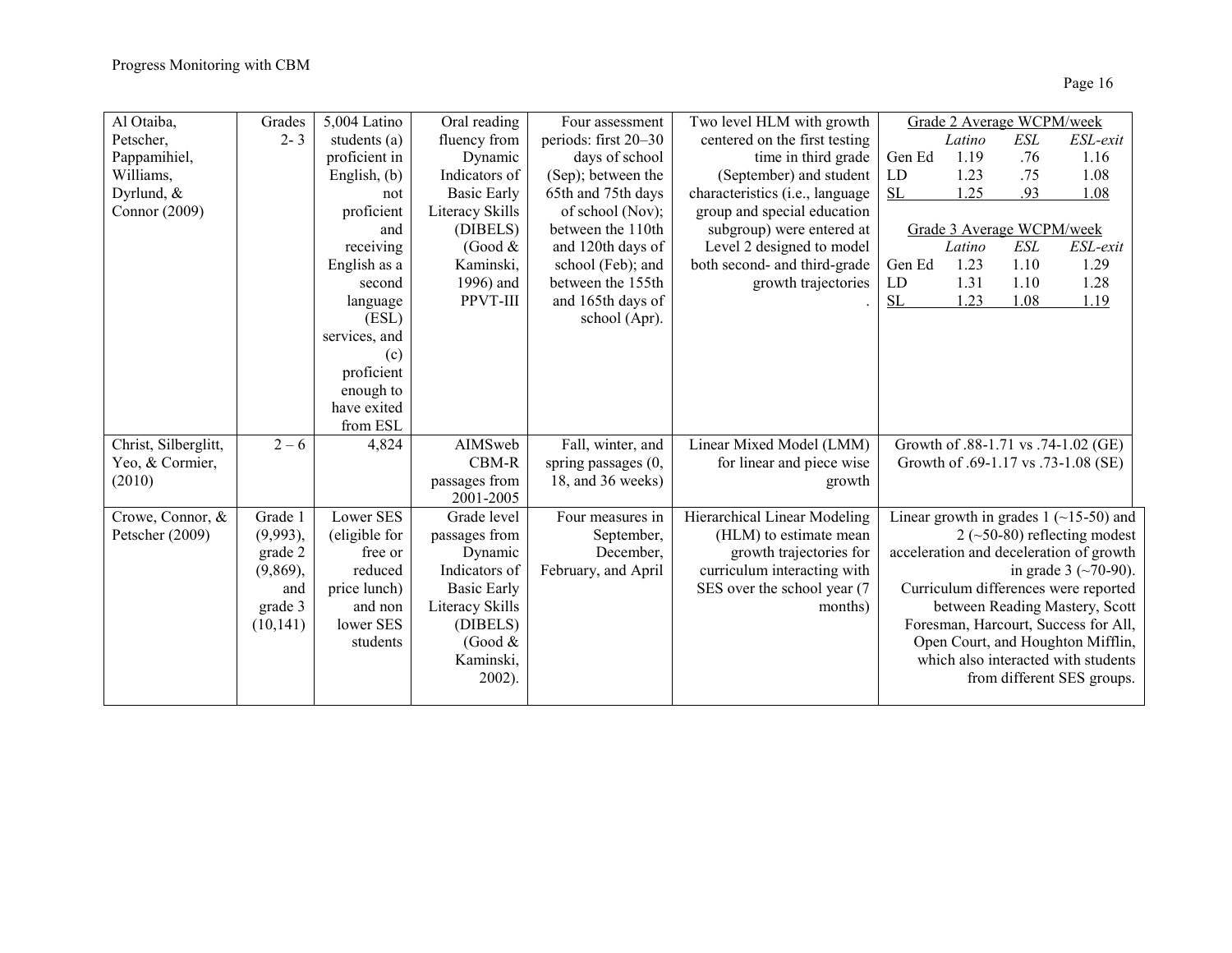| Logan & Petscher  | Grades  | Grade 1       | Grade level        | Four measures in     | Three-level growth curves       | Four different profiles or groups of          |
|-------------------|---------|---------------|--------------------|----------------------|---------------------------------|-----------------------------------------------|
| (2010)            | $1 - 3$ | $(58, 844)$ , | passages from      | September,           | were fit and latent profile     | schools existed in the data: Low-Risk         |
|                   |         | grade 2       | Dynamic            | December,            | analysis used to cluster        | (starts at 18 with 4.01 WCPM/month            |
|                   |         | (56,768),     | Indicators of      | February, and April  | schools into groups based on    | growth), Average-Risk (starts at 17           |
|                   |         | and grade 3   | <b>Basic Early</b> | in 2005-2006         | their percentages of students   | with 3.45 WCPM/month growth),                 |
|                   |         | (57, 873)     | Literacy Skills    | academic school      | meeting three risk categories   | Poverty-Risk (15 with 3.15)                   |
|                   |         |               | (DIBELS)           | year                 | (percentage of minority, ELL,   | WCPM/month growth), and Language-             |
|                   |         |               | (Good $&$          |                      | and FRL students within each    | Risk (starts at 14 with 3.08)                 |
|                   |         |               | Kaminski,          |                      | school) with six models were    | WCPM/month growth)                            |
|                   |         |               | $2002$ ).          |                      | compared                        |                                               |
| Kim, Petscher,    | Grades  | 13,154        | Phoneme            | Fall, winter, spring | Five multilevel growth          | $I^{st}$ Gr M (SD) = 3 WCPM/mon               |
| Schatschneider, & | $1 - 3$ | enrolled in a | segmentation,      | in grades 1-3        | models were used to estimate    | Fall $-22.5(19.9)$                            |
| Foorman (2010)    |         | Reading       | letter names,      |                      | students' average level of      | Winter1 $-35.1$ (25.6)                        |
|                   |         | First school  | nonsense word      |                      | performance at each grade       | Winter $2 - 45.5$ (30.1)                      |
|                   |         | over 4 years  | fluency, and       |                      | (i.e., initial or end-of-year   | Spring $-55.5(30.4)$                          |
|                   |         |               | oral reading       |                      | status), as well as the average | $2^{nd}$ Gr M (SD) = 4.4 WCPM/mon             |
|                   |         |               | fluency from       |                      | rate of change for each of the  | $Fall - 59.2 (31.1)$                          |
|                   |         |               | Dynamic            |                      | predictors on their reading     | Winter1 $-72.8$ (30.1)                        |
|                   |         |               | Indicators of      |                      | comprehension achievement;      | Winter2 $- 85.8$ (33.6)                       |
|                   |         |               | <b>Basic Early</b> |                      | dominance analysis was used     | Spring $-96.9(33.6)$                          |
|                   |         |               | Literacy Skills    |                      | to compare 31 sets of           | $3^{rd}$ Gr M (SD) = 5.6 WCPM/mon             |
|                   |         |               | (DIBELS)           |                      | predictors                      | Fall $-86.1(30.6)$                            |
|                   |         |               | (Good $&$          |                      |                                 | Winter $-101.1$ (31.3)                        |
|                   |         |               | Kaminski,          |                      |                                 | Spring $-121.3(34.5)$                         |
|                   |         |               | 2002); SAT-10      |                      |                                 |                                               |
|                   |         |               | comprehension      |                      |                                 | 1 <sup>st</sup> gr ORF growth most predictive |
|                   |         |               | and PPVT-III       |                      |                                 |                                               |
| Jenkins, J., &    | $2 - 6$ | 31            | Std. reading       | Measures every 2,    | Least squares slopes            | $1.67$ (every 2 weeks)                        |
| Terjeson, K.      |         |               | passages 1-2       | 4, and 8 weeks       |                                 | 1.48 (every $4 \& 8$ weeks)                   |
| (2011)            |         |               | grades below       |                      |                                 | 1.29 (grade 3 $\omega$ 8 weeks)               |
|                   |         |               | student grade      |                      |                                 | 1.63 (grade 5 $\omega$ 8 weeks)               |
|                   |         |               | level              |                      |                                 |                                               |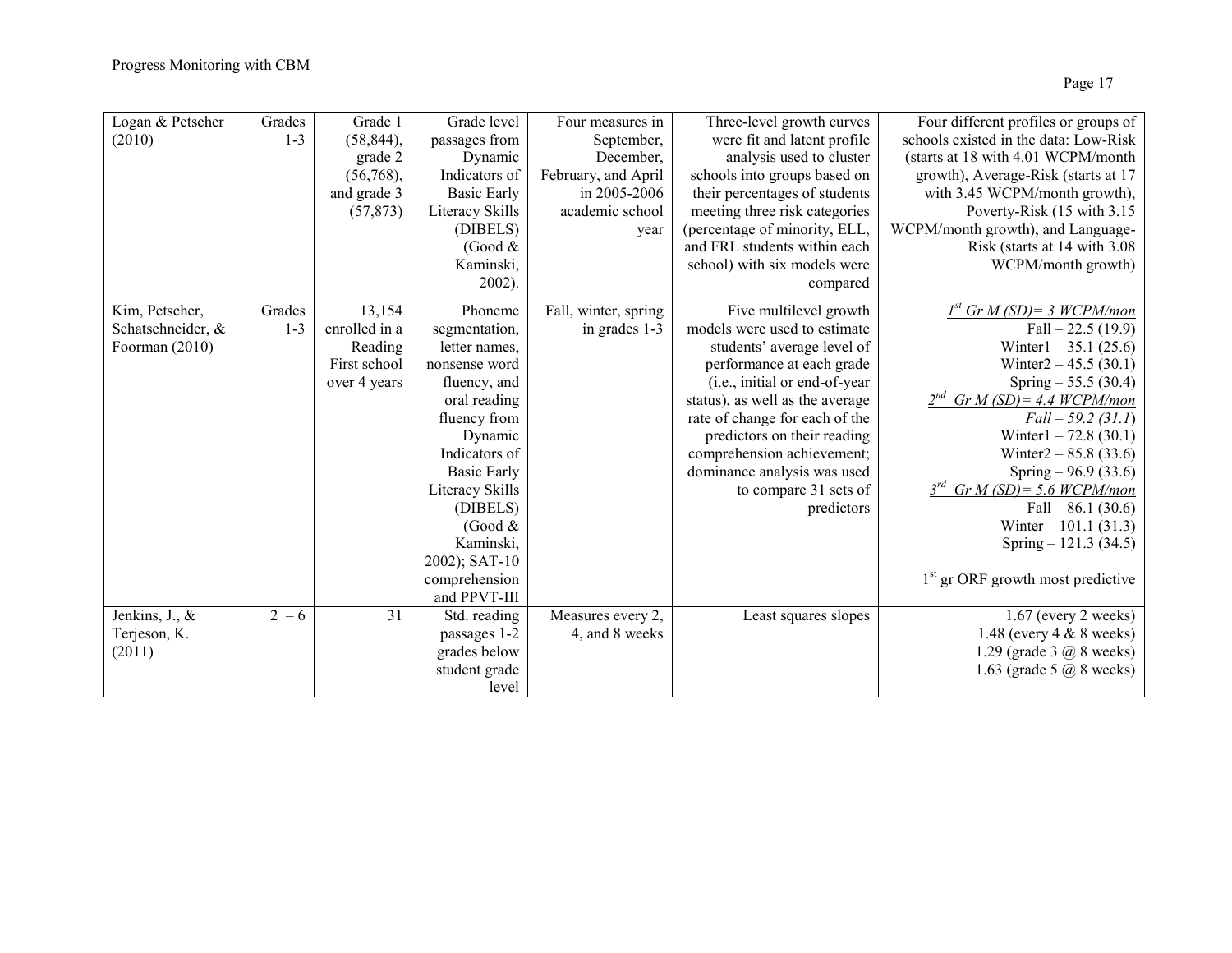| Wang, Algozinne,  | Grade 2 | 5,796          | Oral reading    | ORF was measured    | Growth curve analysis was    | General Ed | Male        | Female                                         |
|-------------------|---------|----------------|-----------------|---------------------|------------------------------|------------|-------------|------------------------------------------------|
| $&$ Ma $(2011)$   |         | second-        | fluency from    | three times (fall,  | completed using Hierarchical | Fall       | 61.08       | 69.53                                          |
|                   |         | grade          | Dynamic         | winter, and spring) | Linear Model (HLM)           | Winter     | 87.87       | 97.49                                          |
|                   |         | students in a  | Indicators of   | during the second   |                              | Spring     | 103.27      | 111.60                                         |
|                   |         | large urban    | Basic Early     | grade               |                              |            |             |                                                |
|                   |         | public         | Literacy Skills |                     |                              | Special Ed | Male        | Female                                         |
|                   |         | school         | (DIBELS)        |                     |                              | Fall       | 47.18       | 51.87                                          |
|                   |         | system in      | Good $&$        |                     |                              | Winter     | 68.61       | 76.28                                          |
|                   |         | North          | Kaminski,       |                     |                              | Spring     | 84.75       | 89.34                                          |
|                   |         | Carolina.      | 2002)           |                     |                              |            |             |                                                |
| Keller-Margulis,  | Grades  | Grade 3        | Grade-level R-  | Three measures in   | A piecewise model was fitted |            |             | Found a seasonal effect in $3^{rd}$ & $4^{th}$ |
| Clemens, Im,      | $3 - 5$ | (1838),        | CBM probes      | September, January  | to the data that modeled     |            |             | grade and with 3 groups. Table below           |
| Kwok, & Booth     |         | Grade 4        | from AIMSweb    | (14 weeks later),   | growth                       |            |             | is for successive grades (within cells)        |
| (2012)            |         | $(2151)$ , and | (2012)          | and May (14 weeks)  |                              |            |             | and pieces 1 and 2 (across rows).              |
|                   |         | grade 5        |                 | later).             |                              |            |             |                                                |
|                   |         | (2332)         |                 |                     |                              | <b>ELL</b> | <b>ELLM</b> | Non ELL                                        |
|                   |         | ELL, ELL-      |                 |                     |                              | 19, 15, 15 | 20, 17, 14  | 20, 17, 15                                     |
|                   |         | Monitor,       |                 |                     |                              | 18, 12, 13 | 15, 15, 15  | 15, 13, 13                                     |
|                   |         | and Non-       |                 |                     |                              |            |             |                                                |
|                   |         | ELL            |                 |                     |                              |            |             |                                                |
| Nese, Biancarosa, | $3 - 5$ | 2,465          | easyCBM         | Benchmark           | Hierarchical Linear Model    |            |             | Grade $3$ – curvilinear $(74 - 106 - 108)$     |
| Anderson, Lai,    |         |                | passages        | passages (fall,     | (HLM) for linear and         |            |             | Grade $4 -$ curvilinear $(99 - 123 - 131)$     |
| Alonzo, & Tindal  |         |                |                 | winter, spring)     | discontinuous growth         |            |             | Grade $5 - linear(132 - 142 - 156)$            |
| (2012)            |         |                |                 |                     |                              |            |             |                                                |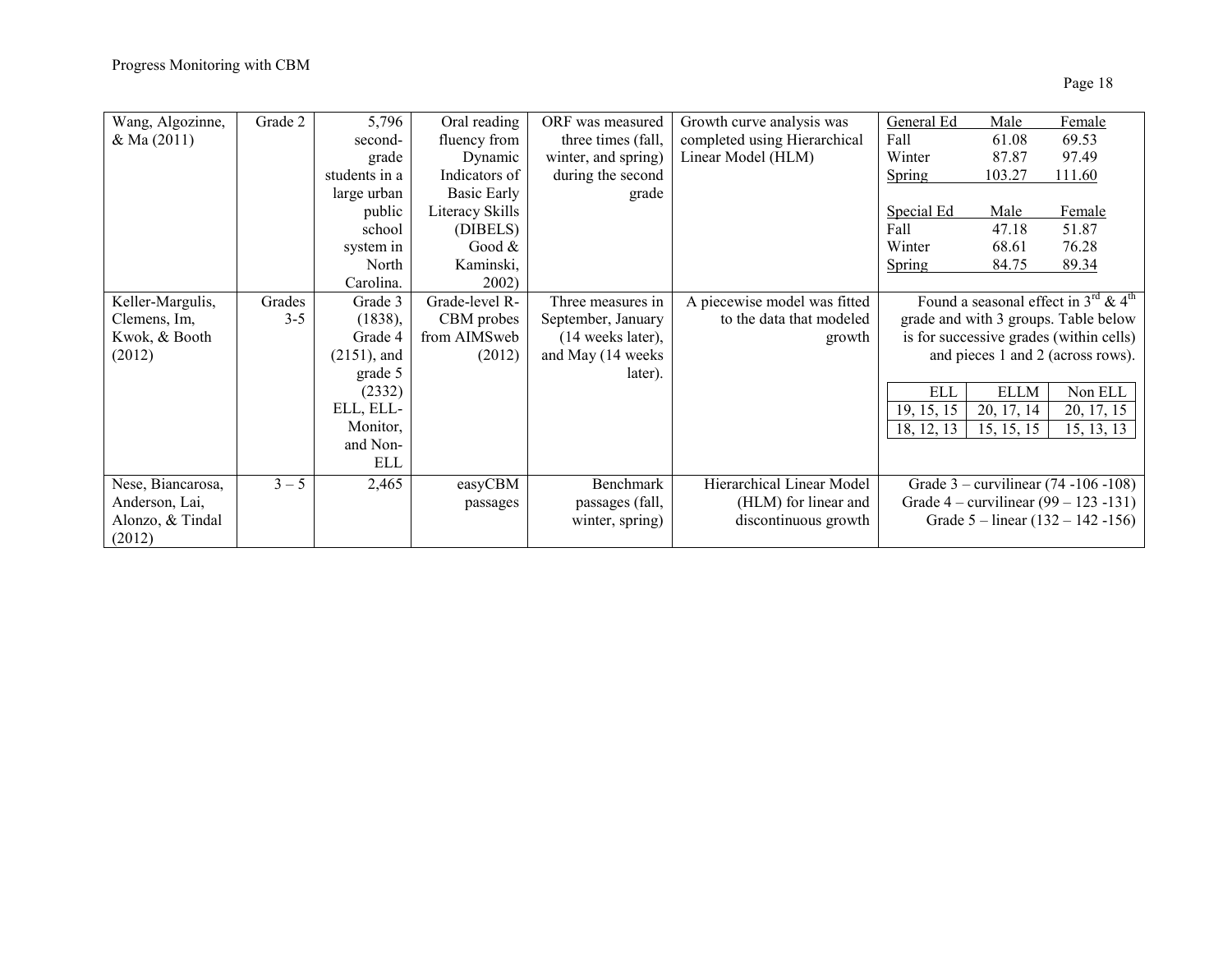| Variable    |     | Mean | SD   | Min | Max |
|-------------|-----|------|------|-----|-----|
| <b>Sex</b>  | 614 | 0.52 | 0.50 |     |     |
| Disability  | 614 | 0.21 | 0.41 |     |     |
| Ethnicity   | 614 | 0.42 | 0.49 |     |     |
| ELL         | 614 | 0.13 | 0.33 |     |     |
| Grade Level | 614 | 0.18 | 0.38 |     |     |
| <b>PRFs</b> | 614 | 3.56 | 3.12 |     |     |

Table 2. *Grade 3 descriptive statistics for sample used in both levels*

Table 3. *Grade 4 descriptive statistics for sample used in both levels*

| Variable    |     | Mean | <i>SD</i> | Min | Max |
|-------------|-----|------|-----------|-----|-----|
| <b>Sex</b>  | 959 | 0.54 | 0.50      |     |     |
| Disability  | 959 | 0.22 | 0.41      |     |     |
| Ethnicity   | 959 | 0.52 | 0.50      |     |     |
| ELL         | 959 | 0.14 | 0.34      |     |     |
| Grade Level | 959 | 0.14 | 0.35      |     |     |
| <b>PRFs</b> | 959 | 2.88 | 2.93      |     | 30  |

*Table 4. Grade 5 descriptive statistics for sample used in both levels*

| Variable    |     | Mean | SD   | Min | Max |
|-------------|-----|------|------|-----|-----|
| <b>Sex</b>  | 456 | 0.55 | 0.50 |     |     |
| Disability  | 456 | 0.31 | 0.46 |     |     |
| Ethnicity   | 456 | 0.44 | 0.50 |     |     |
| <b>ELL</b>  | 456 | 0.09 | 0.28 |     |     |
| Grade Level | 456 | 0.27 | 0.44 |     |     |
| <b>PRFs</b> | 456 | 4.55 | 3.32 |     | 24  |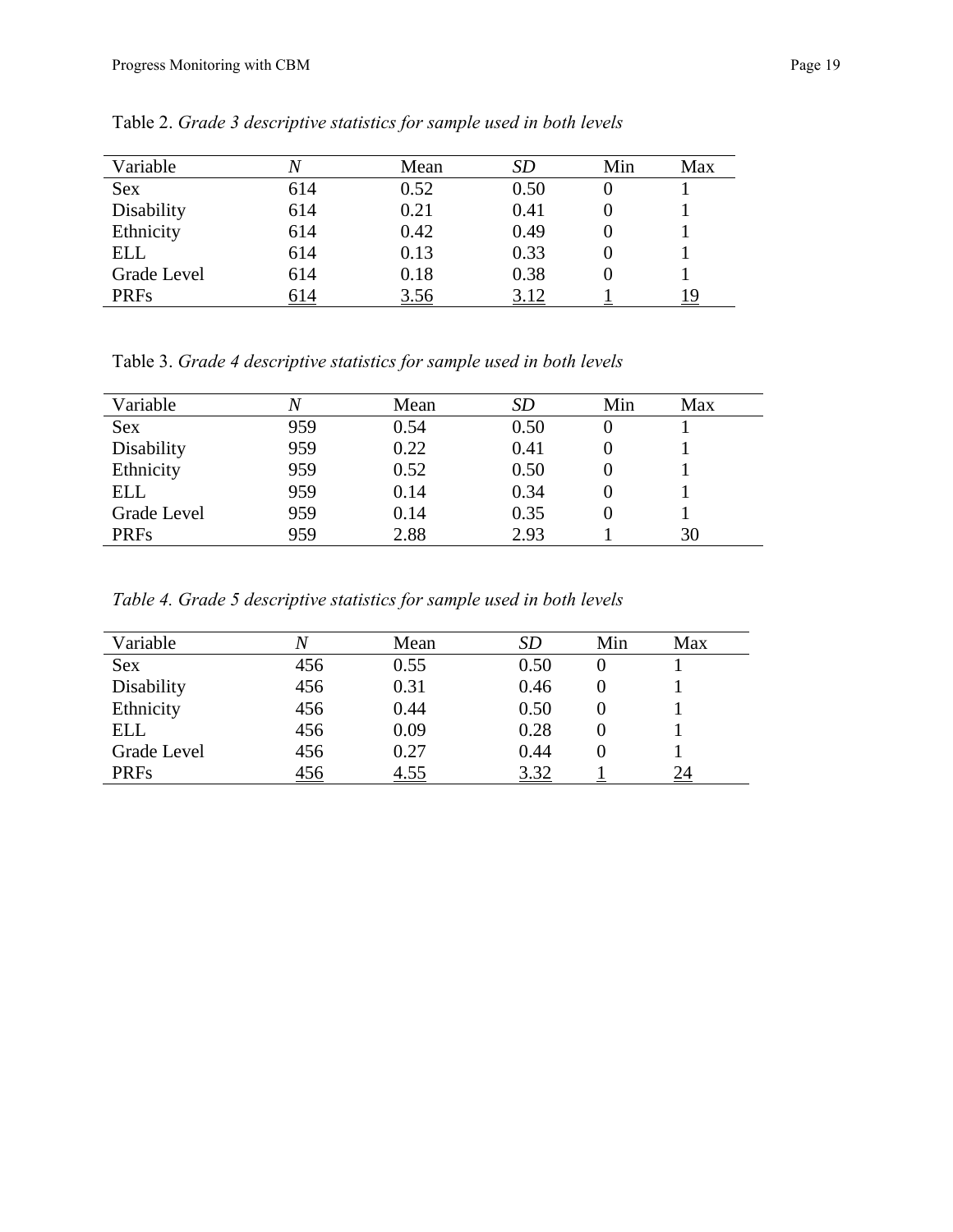| <b>Fixed Effect</b> | Coefficient | Std. Error | T-ratio |     | P-value |
|---------------------|-------------|------------|---------|-----|---------|
| For intercept       | 72.03       | 1 76       | 40.94   | 613 | < 0.001 |
| For slope           | 0.67        | 0.04       | 16.28   | 613 | < 0.001 |

*Table 5. Grade 3 – Unconditional model with intercept and slope*

Table 6. *Grade 3 – Conditional model with student characteristics and measurement conditions*

| Fixed effect       | Coefficient<br>SE |      | df<br>t-ratio |     | <i>p</i> -value |
|--------------------|-------------------|------|---------------|-----|-----------------|
| Intercept          | 99.53             | 3.11 | 32.03         | 607 | < 0.001         |
| Sex                | $-5.96$           | 3.06 | $-1.95$       | 607 | 0.052           |
| Disability         | $-22.61$          | 4.50 | $-5.03$       | 607 | < 0.001         |
| Ethnicity          | 0.78              | 3.30 | 0.24          | 607 | 0.812           |
| <b>ELL</b>         | $-9.07$           | 5.43 | $-1.67$       | 607 | 0.095           |
| <b>Grade Level</b> | $-13.83$          | 4.33 | $-3.19$       | 607 | 0.002           |
| <b>PRFs</b>        | $-4.01$           | 0.38 | $-10.47$      | 607 | < 0.001         |
|                    |                   |      |               |     |                 |
| Slope              | 0.21              | 0.10 | 2.16          | 607 | 0.031           |
| Sex                | 0.15              | 0.08 | 1.95          | 607 | 0.052           |
| Disability         | 0.01              | 0.09 | $-0.11$       | 607 | 0.916           |
| Ethnicity          | 0.05              | 0.08 | 0.69          | 607 | 0.489           |
| <b>ELL</b>         | $-0.03$           | 0.14 | $-0.18$       | 607 | 0.861           |
| <b>Grade Level</b> | $-0.14$           | 0.10 | $-1.39$       | 607 | 0.166           |
| <b>PRFs</b>        | 0.07              | 0.01 | 7.28          | 607 | < 0.001         |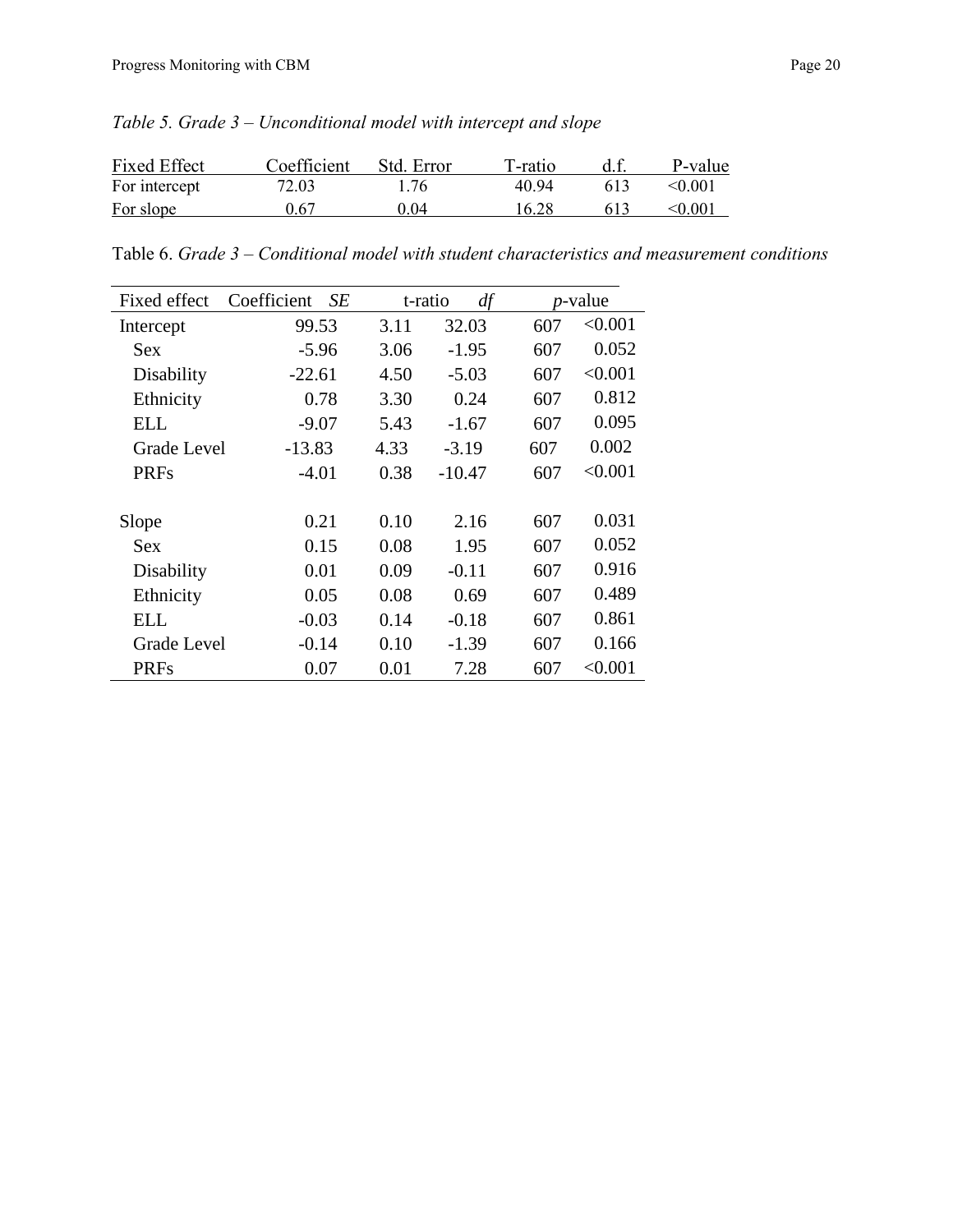| <b>Fixed Effect</b> | Coefficient | Std. Error | T-ratio |     | P-value        |
|---------------------|-------------|------------|---------|-----|----------------|
| For intercept       | 97.10       | 1.36       | 71.38   | 958 | < 0.001        |
| For slope           | 9.65        | 0.04       | 17.52   | 958 | $< \!\! 0.001$ |

*Table 7. Grade 4 – Unconditional model with intercept and slope*

Table 8. *Grade 4 – Conditional model with student characteristics and measurement conditions*

| Fixed effect | Coefficient | SЕ   | <i>t</i> -ratio | df  | <i>p</i> -value |
|--------------|-------------|------|-----------------|-----|-----------------|
| Intercept    | 115.61      | 2.70 | 42.83           | 952 | < 0.001         |
| <b>Sex</b>   | $-0.93$     | 2.47 | $-0.38$         | 952 | 0.707           |
| Disability   | $-25.32$    | 3.71 | $-6.82$         | 952 | < 0.000         |
| Ethnicity    | $-1.56$     | 2.58 | $-0.61$         | 952 | 0.545           |
| ELL          | $-23.83$    | 3.90 | $-6.11$         | 952 | < 0.001         |
| Grade Level  | $-11.04$    | 4.13 | $-2.67$         | 952 | 0.008           |
| Performances | $-2.52$     | 0.38 | $-6.60$         | 952 | < 0.001         |
|              |             |      |                 |     |                 |
| Slope        | 0.72        | 0.08 | 8.87            | 952 | < 0.001         |
| Sex          | $-0.10$     | 0.07 | $-1.34$         | 952 | 0.181           |
| Disability   | $-0.07$     | 0.10 | $-0.72$         | 952 | 0.472           |
| Ethnicity    | 0.01        | 0.08 | 0.15            | 952 | 0.879           |
| <b>ELL</b>   | 0.26        | 0.13 | 1.98            | 952 | 0.047           |
| Grade Level  | 0.02        | 0.10 | 0.24            | 952 | 0.809           |
| <b>PRFs</b>  | 0.00        | 0.01 | 0.56            | 952 | 0.579           |